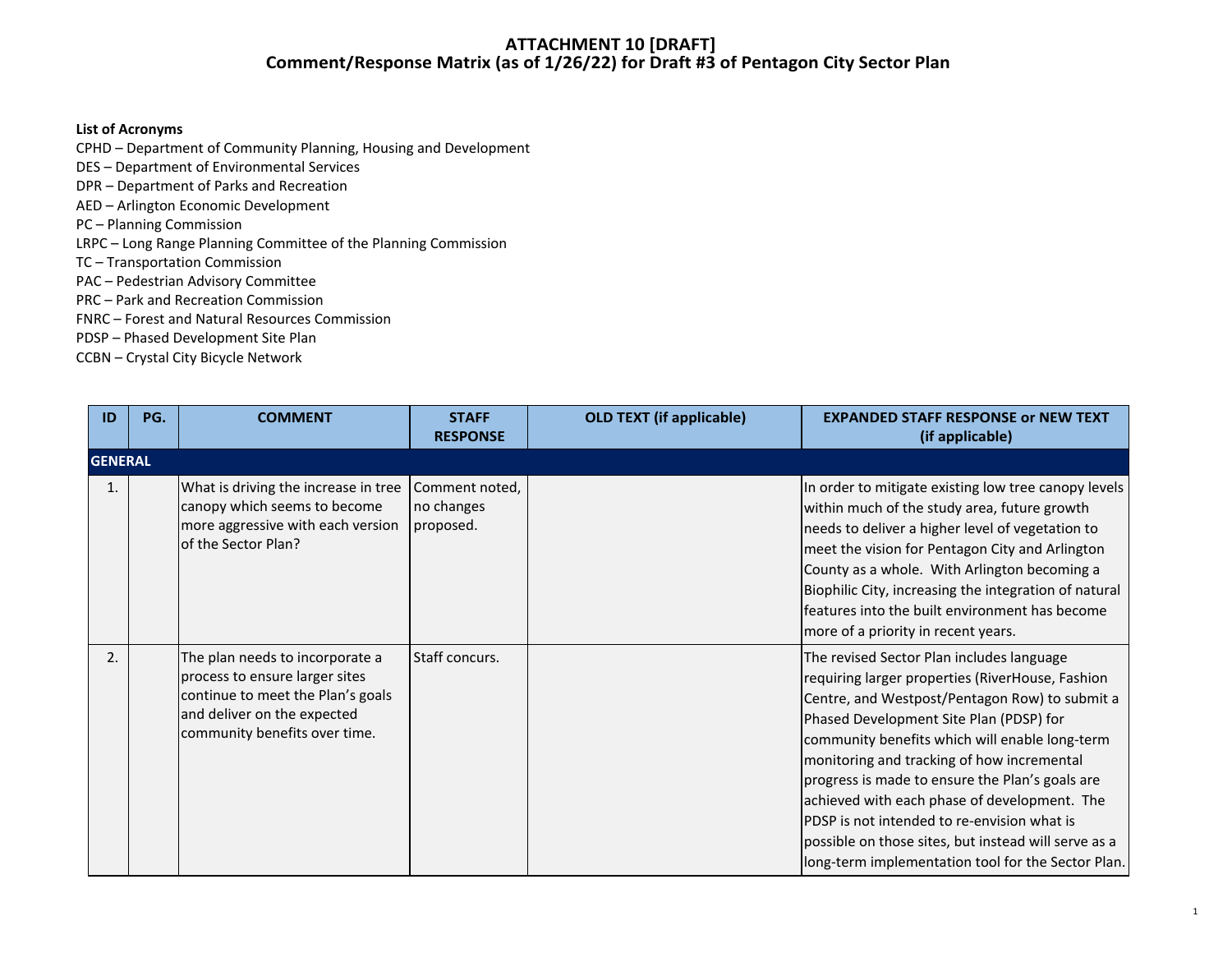| ID | PG. | <b>COMMENT</b>                                                                                                                                                                                                                                                                                                        | <b>STAFF</b><br><b>RESPONSE</b>           | <b>OLD TEXT (if applicable)</b> | <b>EXPANDED STAFF RESPONSE or NEW TEXT</b><br>(if applicable)                                                                                                                                                                                                                                                                                                                                                                                                                                                                                                                                                                                                                                                                                                                                                                                                    |
|----|-----|-----------------------------------------------------------------------------------------------------------------------------------------------------------------------------------------------------------------------------------------------------------------------------------------------------------------------|-------------------------------------------|---------------------------------|------------------------------------------------------------------------------------------------------------------------------------------------------------------------------------------------------------------------------------------------------------------------------------------------------------------------------------------------------------------------------------------------------------------------------------------------------------------------------------------------------------------------------------------------------------------------------------------------------------------------------------------------------------------------------------------------------------------------------------------------------------------------------------------------------------------------------------------------------------------|
| 3. |     | In recognition some pivotal sites<br>may find it challenging to meet all<br>of the Plan's obligations, the plan<br>could benefit from including<br>potential financial tools that can<br>provide the incentives necessary to<br>encourage owners to pursue<br>redevelopment and implement key<br>elements of the plan | Comment noted,<br>no changes<br>proposed. |                                 | While the Plan does not suggest any new financing<br>tools for further consideration, implementation<br>Matrix #19 and the 4 <sup>th</sup> bullet on page 108 speak to<br>the need for future maintenance and funding that<br>will require coordination between the County,<br>study area property owners, and the NL BID to<br>achieve the Plan's goals. Staff has not yet<br>identified any near-term projects which would not<br>be able to fulfill their Sector Plan obligations.                                                                                                                                                                                                                                                                                                                                                                            |
| 4. |     | Given the standard affordable<br>housing commitment is only for 30<br>years when negotiated with<br>developers who gain enhanced<br>density, and therefore indefinite<br>market value, the ability for<br>residents of all incomes to afford<br>this neighborhood should not be so<br>short term.                     | Comment noted,<br>no changes<br>proposed  |                                 | Staff does not consider a 30-year commitment as<br>"short-term". Furthermore, potential changes to<br>the standard 30-year commitment for affordable<br>units needs to be considered at a County-wide<br>level and will not be resolved at a Sector Plan<br>level. Increasing the length of the commitment<br>involves a higher cost and would therefore likely<br>result in a lower quantity of units. While<br>extending the duration of CAFs is preferred by all<br>and such an effort will certainly require innovative<br>approaches, CAFs can become reclassified as<br>Market Rate Affordable Units (MARKs) given their<br>age, condition, and relationship to the surrounding<br>real estate market once the initial 30-year<br>commitment expires. Staff considers MARKs an<br>equally supportive element in the County's overall<br>housing inventory. |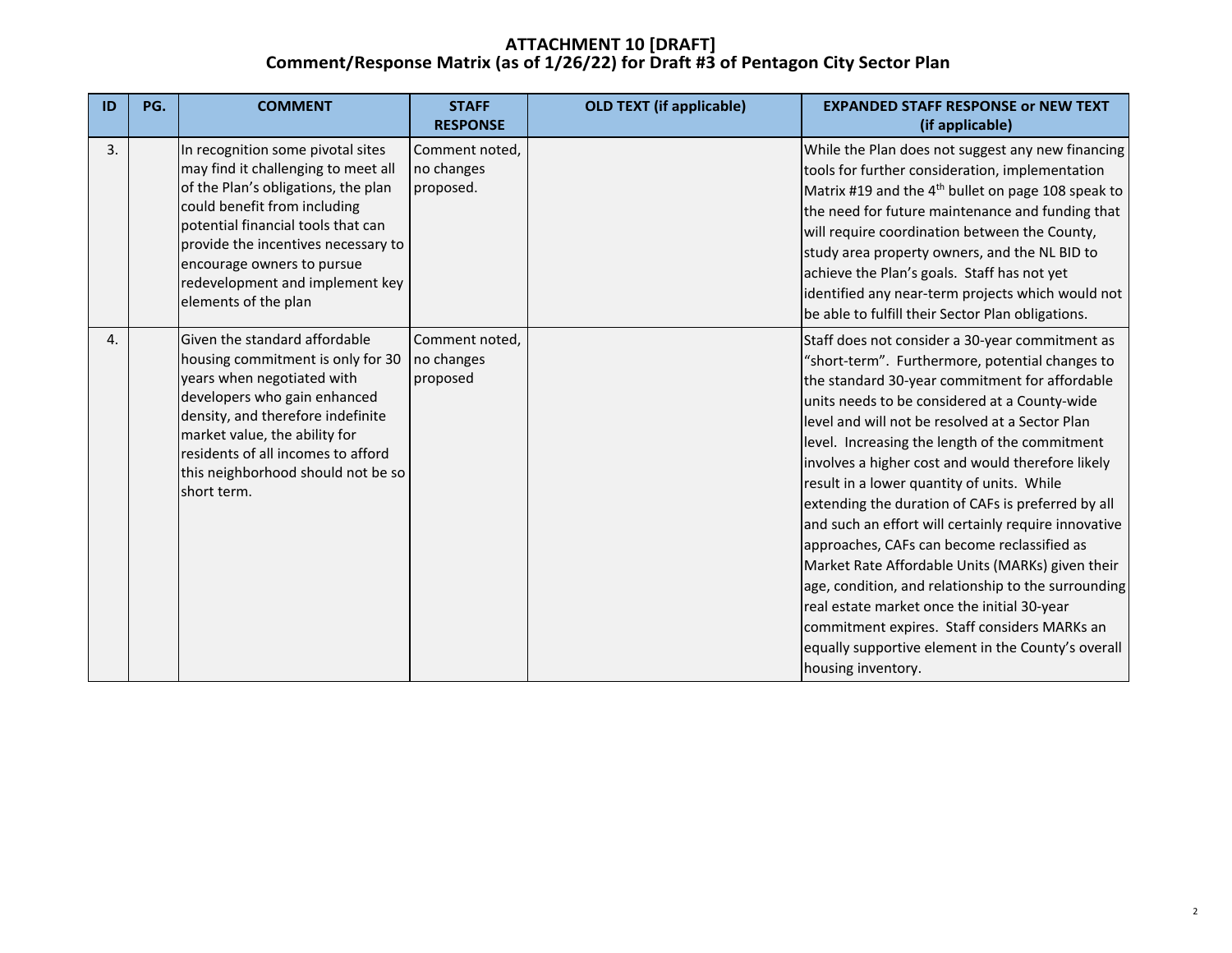| ID | PG. | <b>COMMENT</b>                                                                                                                                                                                                                                                                                                                                                                                                                                                                                                                                                                                                                 | <b>STAFF</b><br><b>RESPONSE</b>          | <b>OLD TEXT (if applicable)</b> | <b>EXPANDED STAFF RESPONSE or NEW TEXT</b><br>(if applicable)                                                                                                                                                                                                                                                                                                                                                                                                                                                                                                                                                                                                                                                                                                                                                                                                                                                                                                                                                                                                                                                                                                                                                                                                                                                                                                                                                                      |
|----|-----|--------------------------------------------------------------------------------------------------------------------------------------------------------------------------------------------------------------------------------------------------------------------------------------------------------------------------------------------------------------------------------------------------------------------------------------------------------------------------------------------------------------------------------------------------------------------------------------------------------------------------------|------------------------------------------|---------------------------------|------------------------------------------------------------------------------------------------------------------------------------------------------------------------------------------------------------------------------------------------------------------------------------------------------------------------------------------------------------------------------------------------------------------------------------------------------------------------------------------------------------------------------------------------------------------------------------------------------------------------------------------------------------------------------------------------------------------------------------------------------------------------------------------------------------------------------------------------------------------------------------------------------------------------------------------------------------------------------------------------------------------------------------------------------------------------------------------------------------------------------------------------------------------------------------------------------------------------------------------------------------------------------------------------------------------------------------------------------------------------------------------------------------------------------------|
| 5. |     | The Plan has made mention of<br>some potential to develop an<br>expansion of the Regency Care site   proposed<br>along Fern St. However, the new<br>GLUP map includes the Claridge<br>House in the increase to High<br>Medium Residential. It is important<br>to not incentivize redevelopment<br>at Claridge House, which provides<br>unique and badly needed<br>committed affordable senior<br>housing. Any change should<br>explicitly be stated to sustain the<br>long-term existence of this<br>important community feature,<br>while development should<br>primarily be infill or around the<br><b>Regency Care site</b> | Comment noted,<br>no changes             |                                 | The recommended GLUP change reflects several<br>elements associated with the Claridge House site.<br>1. First, the over 300-unit building currently<br>exceeds its existing GLUP designation so the<br>recommended GLUP change would ensure the<br>existing improvements would at least be<br>compatible with the site's GLUP designation<br>(even if no changes to the site were to occur).<br>2. Second, the Sector Plan already establishes<br>pathways where modest expansion could be<br>possible for sites like Regency Care and<br>Claridge House by designating them with a<br>much lower Floor Area Ratio (density cap)<br>when compared to the rest of the study area.<br>This becomes critical as both buildings were<br>constructed in the late 70s and at some point<br>may need to consider significant renovations<br>that will require unique phasing opportunities<br>- that permit a continuation of existing<br>operations while the necessary maintenance<br>work can take place. The incremental increase<br>to the next residential GLUP designation<br>further reinforces this vision by not permitting<br>significant densities (as those found in the<br>neighboring High Office-Apartment-Hotel<br>designation for example).<br>Beyond those recommendations, however, the<br>Sector Plan is not able to restrict future growth to<br>solely represent only potential expansions of the<br>existing use. |
| 6. |     | Biophilia and nature should be<br>more explicitly mentioned<br>throughout the Development<br>Framework when discussing<br>sustainability, biophilia, public<br>spaces, and site standards<br>regulating private properties.                                                                                                                                                                                                                                                                                                                                                                                                    | Comment noted,<br>no changes<br>proposed |                                 | Updated Sector Plan includes a number of changes<br>to reflect this guidance and has heavily relied on<br>suggested changes provided by Mr. Howell in this<br>regard.                                                                                                                                                                                                                                                                                                                                                                                                                                                                                                                                                                                                                                                                                                                                                                                                                                                                                                                                                                                                                                                                                                                                                                                                                                                              |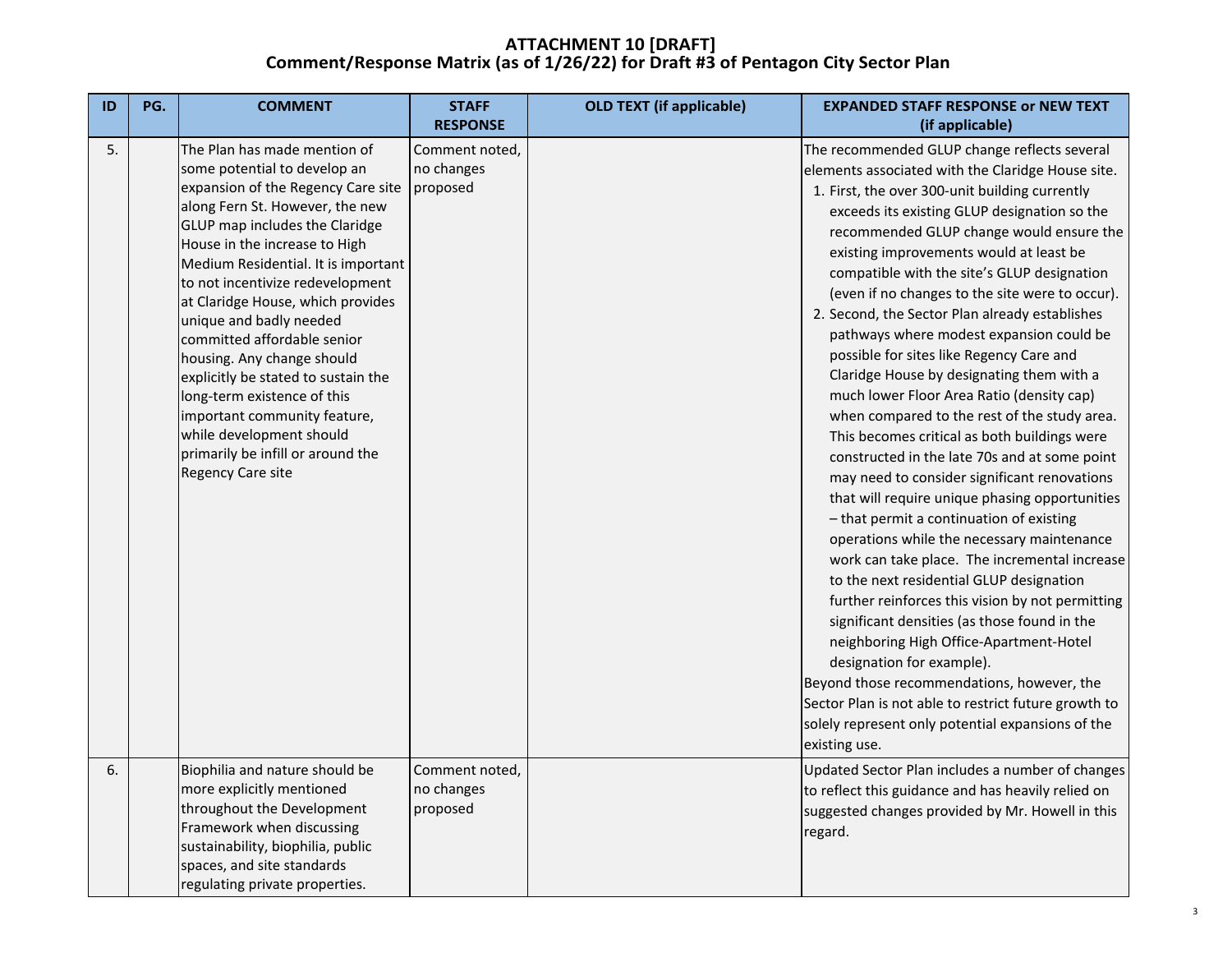| ID | PG.                   | <b>COMMENT</b>                                                                                                                                                                                                                                          | <b>STAFF</b><br><b>RESPONSE</b> | <b>OLD TEXT (if applicable)</b> | <b>EXPANDED STAFF RESPONSE or NEW TEXT</b><br>(if applicable)                                                                                                                                                                                                                                                                                                                                                                                                                                                                                                                                                                                                                                                                                                                                                                                                                                                                                                                                                                                                   |
|----|-----------------------|---------------------------------------------------------------------------------------------------------------------------------------------------------------------------------------------------------------------------------------------------------|---------------------------------|---------------------------------|-----------------------------------------------------------------------------------------------------------------------------------------------------------------------------------------------------------------------------------------------------------------------------------------------------------------------------------------------------------------------------------------------------------------------------------------------------------------------------------------------------------------------------------------------------------------------------------------------------------------------------------------------------------------------------------------------------------------------------------------------------------------------------------------------------------------------------------------------------------------------------------------------------------------------------------------------------------------------------------------------------------------------------------------------------------------|
|    | <b>TRANSPORTATION</b> |                                                                                                                                                                                                                                                         |                                 |                                 |                                                                                                                                                                                                                                                                                                                                                                                                                                                                                                                                                                                                                                                                                                                                                                                                                                                                                                                                                                                                                                                                 |
| 1. |                       | The Draft Plan would benefit from<br>recognizing the broader downtown   no changes<br>context in its approach to mobility<br>(such as referencing County's<br>Transit Development Program or<br>connections between Pentagon<br>City and Columbia Pike. | Comment noted,<br>proposed      |                                 | The project team and DOT leadership reviewed<br>current planning documents governing bicycling in<br>Crystal City, including the Crystal City Sector Plan<br>(2010) and the Master Transportation Plan Bike<br>Element (2019). It was determined that these<br>plans provide sufficient long-term vision for<br>bicycling in Crystal City, and they extend beyond<br>the 2024 timeline for the Crystal City Bicycle<br>Network (CCBN).<br>Arlington DOT affirms its commitment to<br>delivering safe, effective bicycle facilities through<br>all our program efforts, from resurfacing to capital<br>projects to development services. Staff will<br>continue to deliver on this promise beyond the<br>delivery of the CCBN and ensure that we resolve<br>any conflicts between guidance documents in a<br>transparent and reasonable manner.<br>Based on this and similar comments, the third (and<br>subsequent) draft of the plan incorporated<br>reporting on existing county documents, including<br>transit plans and other efforts in the broader area. |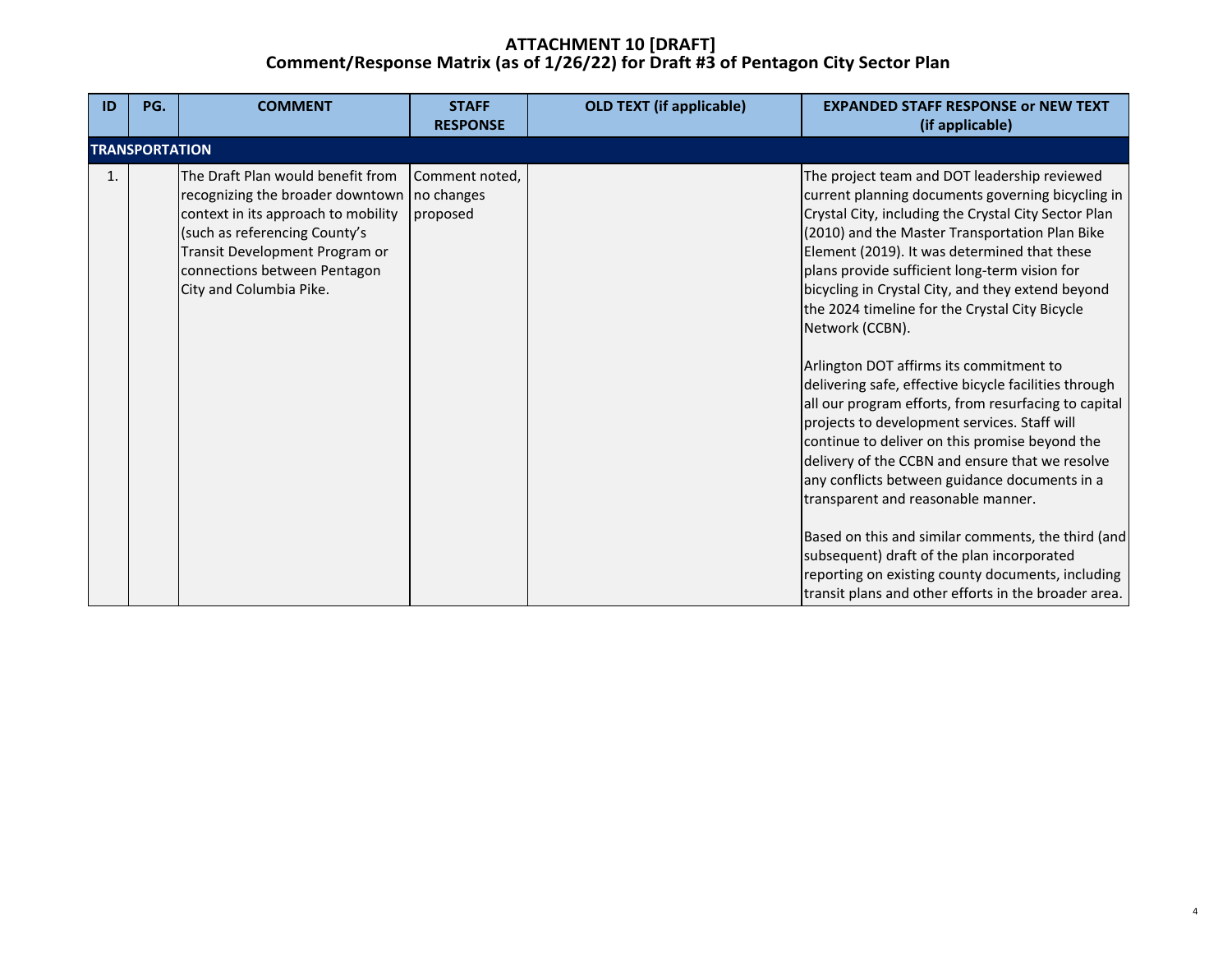| ID | PG. | <b>COMMENT</b>                                                                                                                                                                                                                                                                                                                                                                                                                                                                                                                                                                                                                                                                | <b>STAFF</b><br><b>RESPONSE</b>          | <b>OLD TEXT (if applicable)</b> | <b>EXPANDED STAFF RESPONSE or NEW TEXT</b><br>(if applicable)                                                                                                                                                                                                                                                                                                                                                                                                                                                                                                                                                                                                                                                 |
|----|-----|-------------------------------------------------------------------------------------------------------------------------------------------------------------------------------------------------------------------------------------------------------------------------------------------------------------------------------------------------------------------------------------------------------------------------------------------------------------------------------------------------------------------------------------------------------------------------------------------------------------------------------------------------------------------------------|------------------------------------------|---------------------------------|---------------------------------------------------------------------------------------------------------------------------------------------------------------------------------------------------------------------------------------------------------------------------------------------------------------------------------------------------------------------------------------------------------------------------------------------------------------------------------------------------------------------------------------------------------------------------------------------------------------------------------------------------------------------------------------------------------------|
| 2. |     | ARCA continues to be concerned<br>about the pedestrian safety,<br>mobility degradation, and traffic<br>congestion implications that<br>multiple aspects of the plan will<br>have on the area surrounding the<br>entrance to the Pentagon City<br>metro station. The plan<br>acknowledges and highlights the<br>unresolved safety and mobility<br>concerns including the clustering of<br>many users and multiple modes of<br>travel directly at this location,<br>creating conflicts and safety<br>concerns. It also identifies the area<br>as a High Injury Network Corridor<br>and the Army Navy Drive and S<br>Hayes Street intersection as a<br>known "Bicycle Hot Spot". | Comment noted,<br>no changes<br>proposed |                                 | These issues are proposed for further study via the<br>follow-up Hayes Street study. It is impossible to<br>address traffic congestion, mobility degradation,<br>and pedestrian safety without clustering high<br>density trips around major transit anchors,<br>removing as many vehicle trips as possible using<br>Transit Oriented Development (TOD), and<br>providing as direct-as-possible access to the transit<br>anchors for multimodal trips. We acknowledge<br>that the Hayes/12th intersection area requires<br>further study, but failing to act in the ways<br>proposed will exacerbate the cited problems more<br>than acting as proposed.                                                      |
| 3. |     | Could the Plan clarify how future<br>bike connections can be<br>accommodated adjacent to/as part proposed<br>of the Green Ribbon segments?                                                                                                                                                                                                                                                                                                                                                                                                                                                                                                                                    | Comment noted,<br>no changes             |                                 | The term "separated bikeway" is used in these<br>instances intentionally as it could represent a<br>range of design options (including both on-street<br>or off-street). Along sections of the green ribbon<br>where bikeways are not specifically shown, the<br>intent is to prioritize pedestrian mobility while still<br>accommodating bike travel (albeit at slow speeds).<br>Along sections of the green ribbon where parallel<br>dedicated bikeways are shown, the intent is to<br>prioritize both, including higher speed and volume<br>bike travel via a wider or otherwise dedicated<br>facility. Narrative in the transportation section of<br>the Development Framework speaks to this<br>further. |
| 4. |     | Is it presumed that all future<br>connections within the study area<br>will be vehicular (as larger blocks<br>begin to redevelop)?                                                                                                                                                                                                                                                                                                                                                                                                                                                                                                                                            | Comment noted,<br>changes<br>proposed    |                                 | The updated Plan specifically relies on the term<br>'public access ways" in this regard as the exact<br>nature of future connections would be determined<br>at the time of the site plan review.                                                                                                                                                                                                                                                                                                                                                                                                                                                                                                              |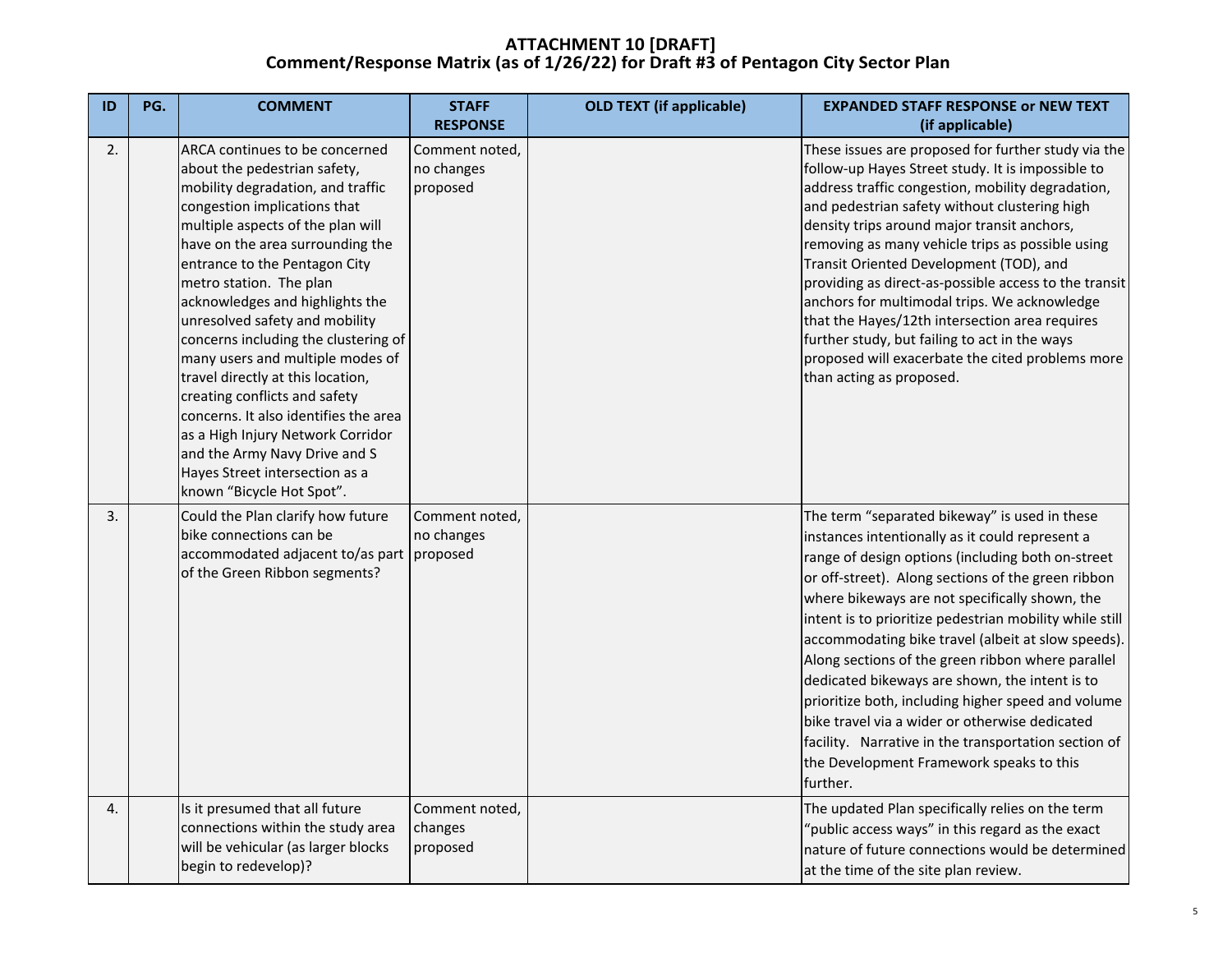| ID | PG. | <b>COMMENT</b>                                                                                                                                                                                                                                                                                                                                          | <b>STAFF</b><br><b>RESPONSE</b>          | <b>OLD TEXT (if applicable)</b> | <b>EXPANDED STAFF RESPONSE or NEW TEXT</b><br>(if applicable)                                                                                                                                                                                                                                                                                                                                                                                                                                                                                                                                                                                  |
|----|-----|---------------------------------------------------------------------------------------------------------------------------------------------------------------------------------------------------------------------------------------------------------------------------------------------------------------------------------------------------------|------------------------------------------|---------------------------------|------------------------------------------------------------------------------------------------------------------------------------------------------------------------------------------------------------------------------------------------------------------------------------------------------------------------------------------------------------------------------------------------------------------------------------------------------------------------------------------------------------------------------------------------------------------------------------------------------------------------------------------------|
|    |     | The plan's aggressive shift away<br>from cars is not clearly defined in<br>the Plan and lacks specifics as to<br>how exactly Arlington will influence<br>this needed mode shift as<br>development arrives. As solutions<br>are identified, the monitoring of<br>any approaches also needs to be<br>considered to ensure they are in<br>fact successful. | Comment noted,<br>no changes<br>proposed |                                 | The plan does envision (but does not focus on)<br>enhanced Metro facilities and dramatically<br>improved bus access. Much of that planning is<br>accomplished in other County documents,<br>particularly regarding buses. Improved pedestrian<br>access to Metro via improved quality and quantity<br>of connections is a major component of the plan.<br>Although compromises are inevitable, the plan<br>also includes the most aggressive bikeway network<br>ever proposed in an Arlington area/sector plan.<br>Several tasks regarding these issues are explicitly<br>noted in the transportation section of the<br>Implementation Matrix. |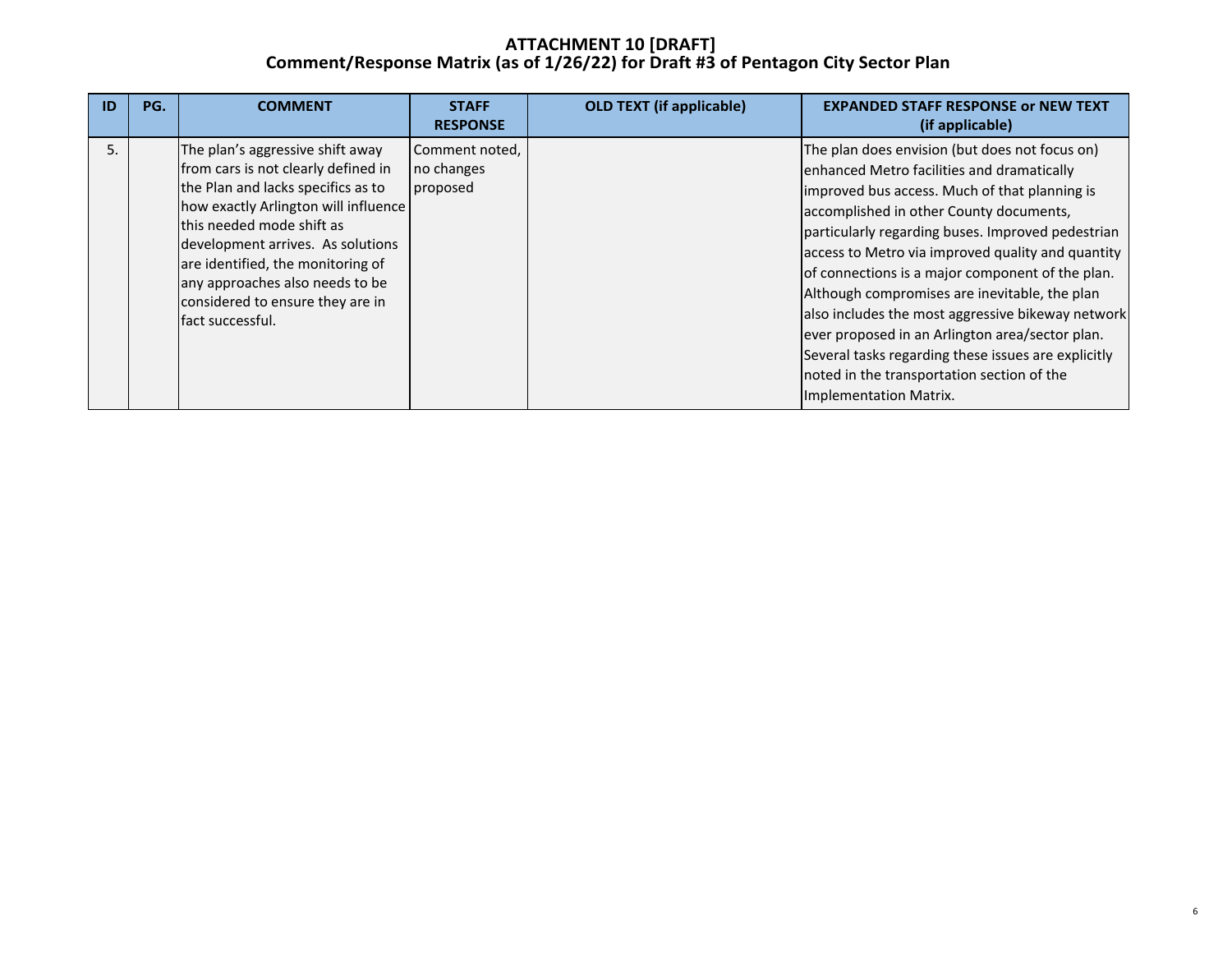| ID | PG. | <b>COMMENT</b>                                                          | <b>STAFF</b><br><b>RESPONSE</b> | <b>OLD TEXT (if applicable)</b> | <b>EXPANDED STAFF RESPONSE or NEW TEXT</b><br>(if applicable)                                        |
|----|-----|-------------------------------------------------------------------------|---------------------------------|---------------------------------|------------------------------------------------------------------------------------------------------|
| 6. |     | The Plan notes that the                                                 | Comment noted.                  |                                 | It is not practical from a planning or engineering                                                   |
|    |     | transportation network impacts of                                       |                                 |                                 | standpoint for plans at this level of detail to design                                               |
|    |     | increased density in residential,                                       |                                 |                                 | streets in the manner being requested. We do not<br>support temporary cessations of future growth as |
|    |     | commercial, and retail                                                  |                                 |                                 | they have significant negative consequences on                                                       |
|    |     | establishments will require an                                          |                                 |                                 | the environment, affordability, and equity. An item                                                  |
|    |     | evolution in the multi-modal                                            |                                 |                                 | in the implementation matrix to identify future                                                      |
|    |     | transportation network in order to                                      |                                 |                                 | capital projects is reasonable.                                                                      |
|    |     | effectively serve existing and future                                   |                                 |                                 |                                                                                                      |
|    |     | community members. This is                                              |                                 |                                 |                                                                                                      |
|    |     | addressed within the                                                    |                                 |                                 |                                                                                                      |
|    |     | transportation section of the plan,                                     |                                 |                                 |                                                                                                      |
|    |     | however the recommendations in                                          |                                 |                                 |                                                                                                      |
|    |     | the Implementation Matrix fall                                          |                                 |                                 |                                                                                                      |
|    |     | short of identifying a means to                                         |                                 |                                 |                                                                                                      |
|    |     | achieve this evolution.                                                 |                                 |                                 |                                                                                                      |
|    |     | Transportation modeling needs to                                        |                                 |                                 |                                                                                                      |
|    |     | be supplemented with analysis of<br>all transportation modes for a full |                                 |                                 |                                                                                                      |
|    |     | picture of what travel behavior will                                    |                                 |                                 |                                                                                                      |
|    |     | change and what will remain the                                         |                                 |                                 |                                                                                                      |
|    |     | same. Metrics for success should                                        |                                 |                                 |                                                                                                      |
|    |     | be developed with risk-mitigation                                       |                                 |                                 |                                                                                                      |
|    |     | plans and strategies for resolution -                                   |                                 |                                 |                                                                                                      |
|    |     | to include an additional entrance to                                    |                                 |                                 |                                                                                                      |
|    |     | the Pentagon City Metro Station,                                        |                                 |                                 |                                                                                                      |
|    |     | traffic cameras, additional stop                                        |                                 |                                 |                                                                                                      |
|    |     | signs, speed bumps or other traffic                                     |                                 |                                 |                                                                                                      |
|    |     | calming devices, and/or temporary                                       |                                 |                                 |                                                                                                      |
|    |     | cessation of future growth.                                             |                                 |                                 |                                                                                                      |
|    |     |                                                                         |                                 |                                 |                                                                                                      |
|    |     |                                                                         |                                 |                                 |                                                                                                      |
|    |     |                                                                         |                                 |                                 |                                                                                                      |
|    |     |                                                                         |                                 |                                 |                                                                                                      |
|    |     |                                                                         |                                 |                                 |                                                                                                      |
|    |     |                                                                         |                                 |                                 |                                                                                                      |
|    |     |                                                                         |                                 |                                 |                                                                                                      |
|    |     |                                                                         |                                 |                                 |                                                                                                      |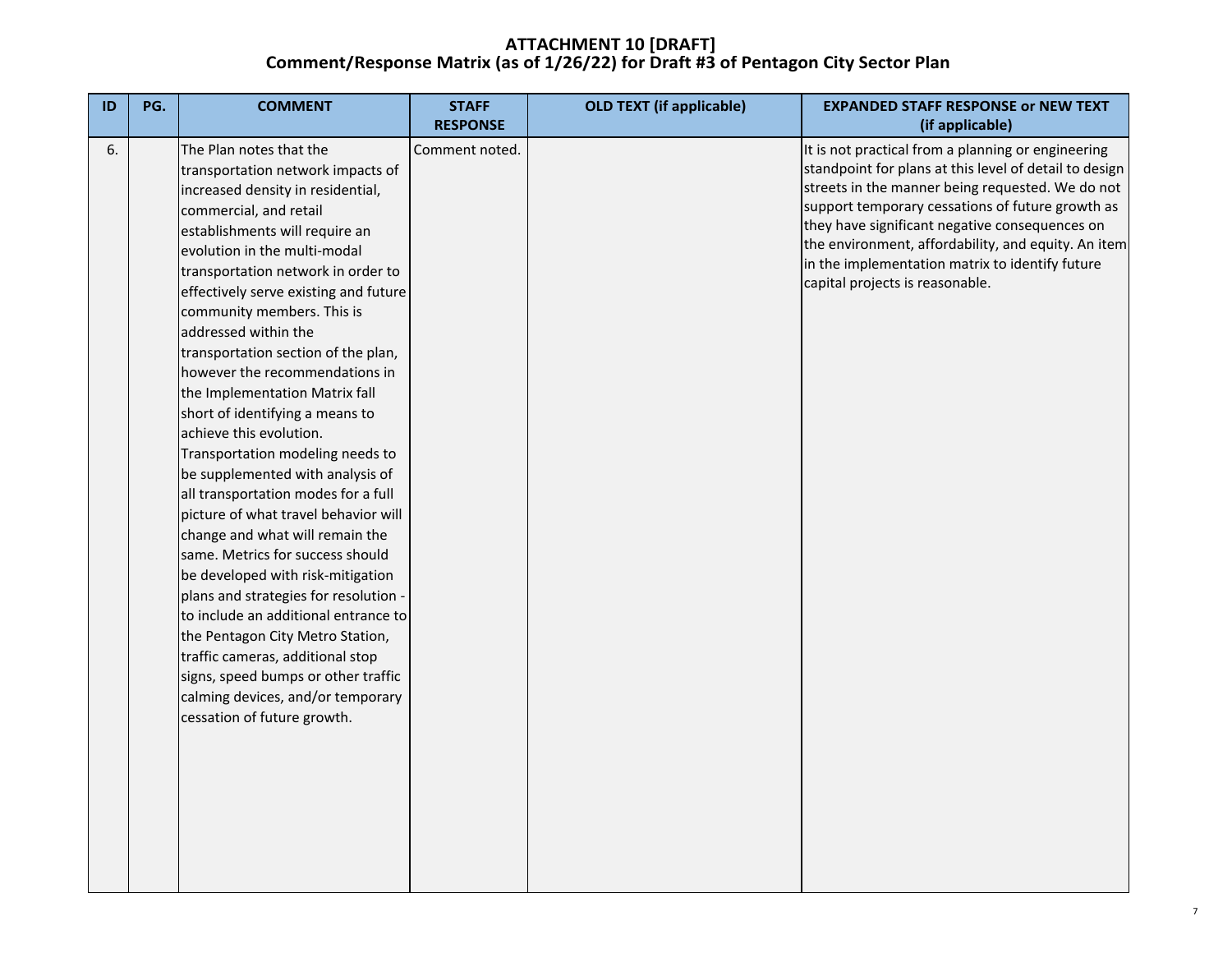| ID | PG.                      | <b>COMMENT</b>                                                                                                                                                                                                                                                                                                                                                                                                               | <b>STAFF</b><br><b>RESPONSE</b>        | <b>OLD TEXT (if applicable)</b>                                                                                                                                                                                                                                                                            | <b>EXPANDED STAFF RESPONSE or NEW TEXT</b><br>(if applicable)                                                                                                                                                                                                                                                                        |
|----|--------------------------|------------------------------------------------------------------------------------------------------------------------------------------------------------------------------------------------------------------------------------------------------------------------------------------------------------------------------------------------------------------------------------------------------------------------------|----------------------------------------|------------------------------------------------------------------------------------------------------------------------------------------------------------------------------------------------------------------------------------------------------------------------------------------------------------|--------------------------------------------------------------------------------------------------------------------------------------------------------------------------------------------------------------------------------------------------------------------------------------------------------------------------------------|
|    | <b>Section 1: Vision</b> |                                                                                                                                                                                                                                                                                                                                                                                                                              |                                        |                                                                                                                                                                                                                                                                                                            |                                                                                                                                                                                                                                                                                                                                      |
| 1. | 6                        | Draft Sector Plan does not include<br>any recognition of the National<br>Landing area.                                                                                                                                                                                                                                                                                                                                       | Staff concurs.                         |                                                                                                                                                                                                                                                                                                            | New page (6) has been added to recognize the<br>National Landing BID as well as the broader<br>regional geography associated with the name<br>National Landing.                                                                                                                                                                      |
| 2. | 8                        | Vision Statement should also<br>reference the National Landing<br>area as a cohesive downtown that<br>Pentagon City is part of.                                                                                                                                                                                                                                                                                              | Staff does not<br>concur.              |                                                                                                                                                                                                                                                                                                            | Staff believes the vision statement works well as<br>currently constructed, following addition of multi-<br>modal priorities into the second sentence. The<br>term National Landing requires and benefits from<br>further context and introduction which is<br>accomplished on new page 6 of the Plan.                               |
| 3. | 8                        | Vision statement does not<br>reference transportation while<br>acknowledging several other<br>fundamental aspects of this plan.                                                                                                                                                                                                                                                                                              | Staff concurs.                         | Previous 2 <sup>nd</sup> sentence of the Vision<br>Statement stated:<br>"The redevelopment of Pentagon City will<br>strengthen the entire 22202 community,<br>diversify housing options, and embrace<br>biophilic design that makes nature a<br>universal part of the everyday experience<br>of the area." | Revised 2 <sup>nd</sup> sentence states:<br>"The redevelopment of Pentagon City will<br>strengthen the entire 22202 community, diversify<br>housing options, prioritize robust multi-modal<br>transportation options, and embrace biophilic<br>design that makes nature a universal part of the<br>everyday experience of the area." |
| 4. | 13                       | Equity Principles should include an<br>additional performance metric<br>referencing access to community<br>facilities.                                                                                                                                                                                                                                                                                                       | Staff concurs.                         |                                                                                                                                                                                                                                                                                                            | Additional bullet added to the list of performance<br>metrics (Equity Planning Principle):<br>"Equitable access to new or improved community<br>facilities"                                                                                                                                                                          |
| 5. | 13                       | The Sector Plan needs to further<br>encourage community integration<br>by highlighting the importance of<br>information sharing for all<br>residents. This is particularly<br>challenging in multi-family<br>(elevator) projects where building<br>management is not always open to<br>permitting bulletin boards or other<br>means for posting notifications<br>regarding the many engagement<br>efforts underway in 22202. | Comment noted,<br>changes<br>proposed. |                                                                                                                                                                                                                                                                                                            | Final bullet added to the list of performance<br>metrics (Equity Planning Principle):<br>'Broad awareness of local engagement<br>opportunities (public and private) that encourages<br>community integration and is supported by<br>building management in multi-family complexes,<br>through both digital and physical means."      |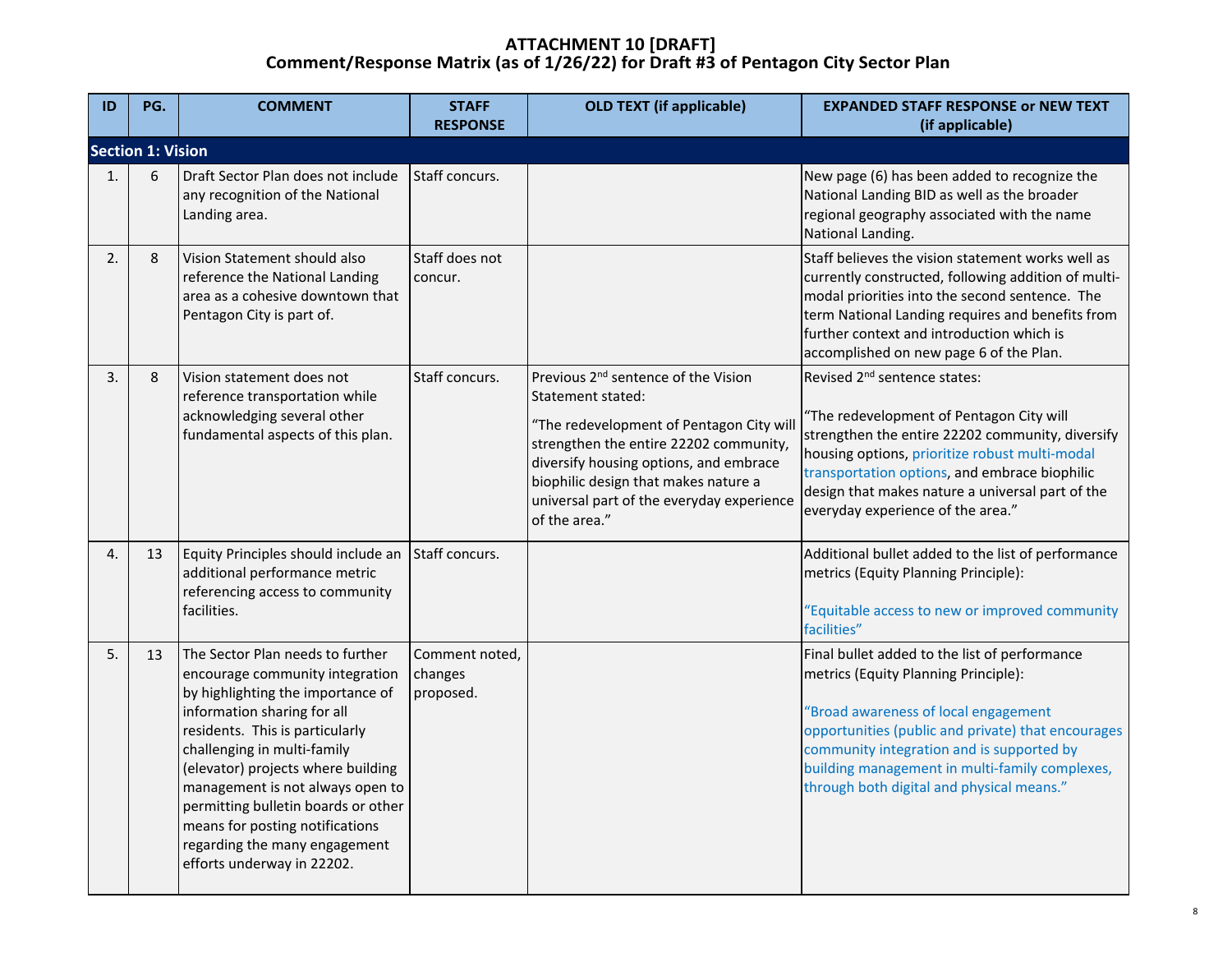| ID                                      | PG. | <b>COMMENT</b>                                                                                                                                                                      | <b>STAFF</b><br><b>RESPONSE</b>        | <b>OLD TEXT (if applicable)</b>                                                                                                                                                                                                                                                                                                                                                                                                                                                                                                                                                                                                                                                                                                  | <b>EXPANDED STAFF RESPONSE or NEW TEXT</b><br>(if applicable)                                                                                                                                                                                                                                                                                                                                                                                                                                                                                                                                                                                                                                                                                                                                                                                                                                                                                                                                                                       |  |  |  |  |
|-----------------------------------------|-----|-------------------------------------------------------------------------------------------------------------------------------------------------------------------------------------|----------------------------------------|----------------------------------------------------------------------------------------------------------------------------------------------------------------------------------------------------------------------------------------------------------------------------------------------------------------------------------------------------------------------------------------------------------------------------------------------------------------------------------------------------------------------------------------------------------------------------------------------------------------------------------------------------------------------------------------------------------------------------------|-------------------------------------------------------------------------------------------------------------------------------------------------------------------------------------------------------------------------------------------------------------------------------------------------------------------------------------------------------------------------------------------------------------------------------------------------------------------------------------------------------------------------------------------------------------------------------------------------------------------------------------------------------------------------------------------------------------------------------------------------------------------------------------------------------------------------------------------------------------------------------------------------------------------------------------------------------------------------------------------------------------------------------------|--|--|--|--|
| <b>Section 3: Development Framework</b> |     |                                                                                                                                                                                     |                                        |                                                                                                                                                                                                                                                                                                                                                                                                                                                                                                                                                                                                                                                                                                                                  |                                                                                                                                                                                                                                                                                                                                                                                                                                                                                                                                                                                                                                                                                                                                                                                                                                                                                                                                                                                                                                     |  |  |  |  |
| 1.                                      | 43  | Illustrative Plan maps should better Staff concurs.<br>distinguish between existing<br>buildings to remain and where<br>future redevelopment is depicted                            |                                        |                                                                                                                                                                                                                                                                                                                                                                                                                                                                                                                                                                                                                                                                                                                                  | Throughout the Sector Plan, illustrative maps now<br>include a legend to distinguish between the two<br>colors showing existing/future buildings more<br>clearly.                                                                                                                                                                                                                                                                                                                                                                                                                                                                                                                                                                                                                                                                                                                                                                                                                                                                   |  |  |  |  |
| 2.                                      | 46  | Community center and library<br>expansions needed to be noted<br>throughout the Plan to ensure they<br>can be considered during future<br>redevelopment opportunities.              | Staff concurs.                         | Previous Section 1.2 stated:<br>"Due to the variety of sites, existing uses,<br>and property owner goals, there is<br>significant variability in the feasibility and<br>the likely phasing of reinvestment across<br>Pentagon City. The Plan focuses in<br>greatest detail on near-term<br>redevelopment sites that will provide<br>proposed physical improvements,<br>and infrastructure, that help enable<br>redevelopment that fulfills the planning<br>principles and vision. Sites that redevelop<br>in later phases will be responsible for<br>greater funding contribution towards<br>community benefits and future<br>infrastructure needs to achieve the<br>planning principles, including future<br>resiliency needs." | Updated Section 1.2 states:<br>'Due to the variety of sites, existing uses, and<br>property owner goals, there is significant<br>variability in the feasibility and the likely phasing<br>of reinvestment across Pentagon City. The Plan<br>focuses in greatest detail on near-term<br>redevelopment sites that will provide proposed<br>physical improvements, including improved and<br>new public spaces and infrastructure, that help<br>including improved and new public spaces enable redevelopment that fulfills the planning<br>principles and vision. Near-term opportunities will<br>also help implement sustainability and affordable<br>housing goals and could help identify new<br>locations for expanded community facilities such<br>as a library or community center. Sites that<br>redevelop in later phases will be responsible for<br>greater funding contribution towards community<br>benefits and future infrastructure needs to achieve<br>the planning principles, including future resiliency<br>needs." |  |  |  |  |
| 3.                                      |     | 48-49 Pavilion structure depicted on the<br>Grace Hopper Park portion of the<br>RiverHouse property should be<br>further explained with clearer<br>guidance for upcoming processes. | Comment noted,<br>changes<br>proposed. | Previous RiverHouse (North & South of<br>Green Ribbon/15th Street) bullet stated:<br>Expansion of Virginia Highlands Park and<br>improvements to Grace Hopper Park."                                                                                                                                                                                                                                                                                                                                                                                                                                                                                                                                                             | Updated RiverHouse (North & South of Green<br>Ribbon/15th Street) revised bullet states:<br>Expansion of Virginia Highlands Park and interim<br>improvements to Grace Hopper Park to coincide<br>with S. Joyce Street realignment (Pavilion structure<br>is not anticipated with redevelopment but should<br>be considered further as part of the VHP Park<br>Master Planning effort)"                                                                                                                                                                                                                                                                                                                                                                                                                                                                                                                                                                                                                                              |  |  |  |  |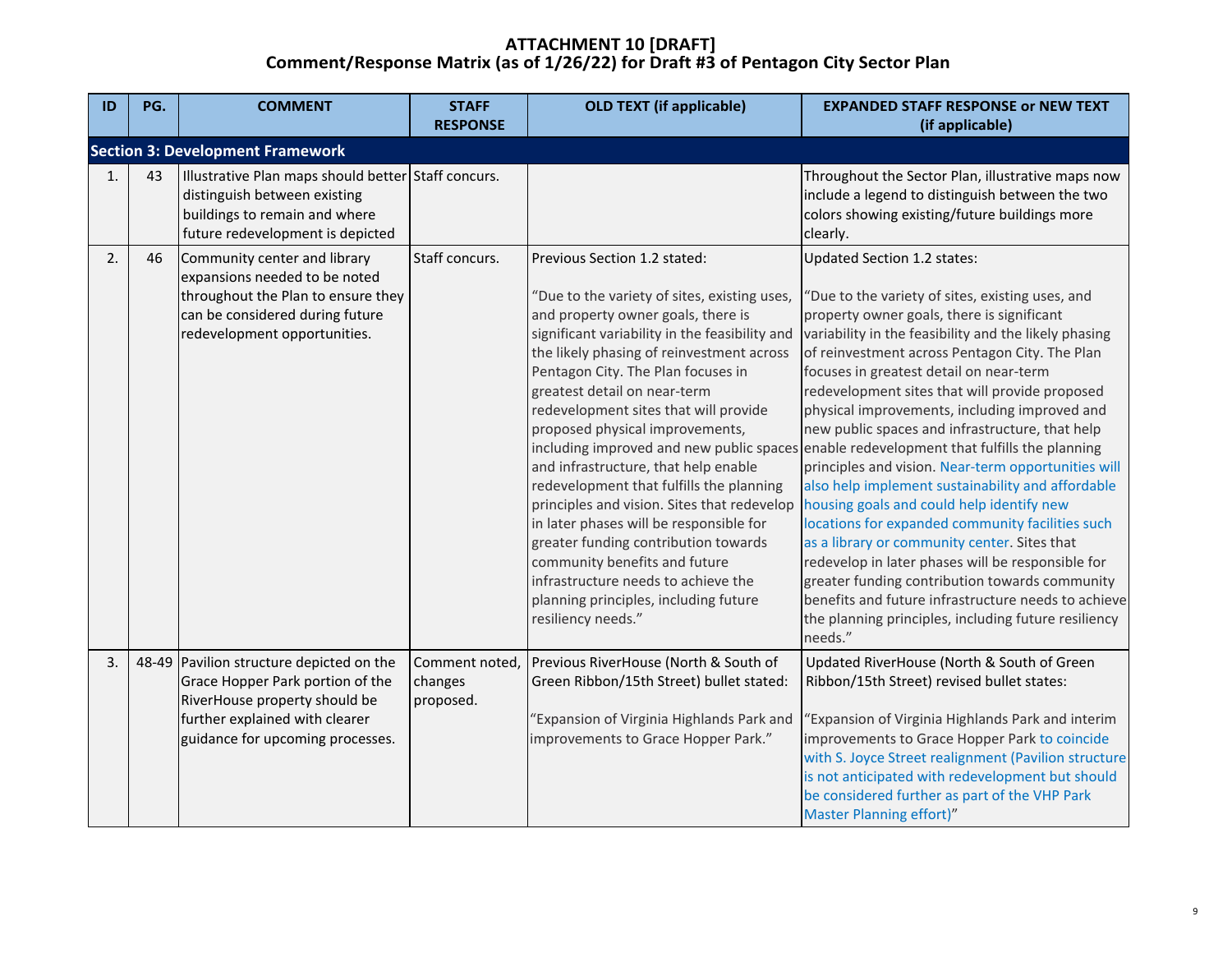| ID | PG. | <b>COMMENT</b>                                                                         | <b>STAFF</b><br><b>RESPONSE</b> | <b>OLD TEXT (if applicable)</b>                                                                                                                                                                                                                                                                                                                                                                                                                                                                                                                                                                                                                                                                             | <b>EXPANDED STAFF RESPONSE or NEW TEXT</b><br>(if applicable)                                                                                                                                                                                                                                                                                                                                                                                                                                                                                                                                                                                                                                                                                                                                                                                                                                                                                                                                                                                                                                          |
|----|-----|----------------------------------------------------------------------------------------|---------------------------------|-------------------------------------------------------------------------------------------------------------------------------------------------------------------------------------------------------------------------------------------------------------------------------------------------------------------------------------------------------------------------------------------------------------------------------------------------------------------------------------------------------------------------------------------------------------------------------------------------------------------------------------------------------------------------------------------------------------|--------------------------------------------------------------------------------------------------------------------------------------------------------------------------------------------------------------------------------------------------------------------------------------------------------------------------------------------------------------------------------------------------------------------------------------------------------------------------------------------------------------------------------------------------------------------------------------------------------------------------------------------------------------------------------------------------------------------------------------------------------------------------------------------------------------------------------------------------------------------------------------------------------------------------------------------------------------------------------------------------------------------------------------------------------------------------------------------------------|
| 4. | 52  | Affordable housing requirements<br>should be further clarified for new<br>development. | Staff concurs.                  | Previous Policy Approach stated:<br>In order to maintain a mix of new and<br>$\bullet$<br>existing affordable CAF units within<br>the RiverHouse site, as well as the<br>overall study area, the affordable<br>housing on-site contribution shall be<br>located in the newly developed<br>building(s). The total target is subject<br>to negotiation with County staff for<br>project feasibility.<br>The CAF unit mix resulting from the<br>provided square footage will be<br>finalized on a case-by-case basis, with<br>family-sized units encouraged.<br>The CAF units shall be rent- and<br>income-restricted to households<br>earning up to 60% Area Median<br>Income (AMI) for a period of 30 years. | Updated Policy Approach states:<br>• In order to maintain a mix of new and existing<br>affordable CAF units within the study area,<br>there is a preference for the on-site affordable<br>housing contribution to be located in the<br>newly developed buildings. However, locating<br>all or a portion of the affordable housing<br>contribution in the existing buildings may be<br>considered if at least 20% of the net new<br>residential density is contributed as CAF units.<br>The total target is subject to negotiation with<br>County staff for project feasibility.<br>• The CAF unit mix resulting from the provided<br>square footage will be finalized on a case-by-<br>case basis, with family-sized units encouraged.<br>• The CAF units shall be rent- and income-<br>restricted to households earning up to 60%<br>Area Median Income (AMI) for a period of 30<br>years.<br>• CAF units provided in new condominium<br>projects shall be income-restricted to<br>households earning up to 80% Area Median<br>Income (AMI) for the life and use of the<br>residential dwelling unit. |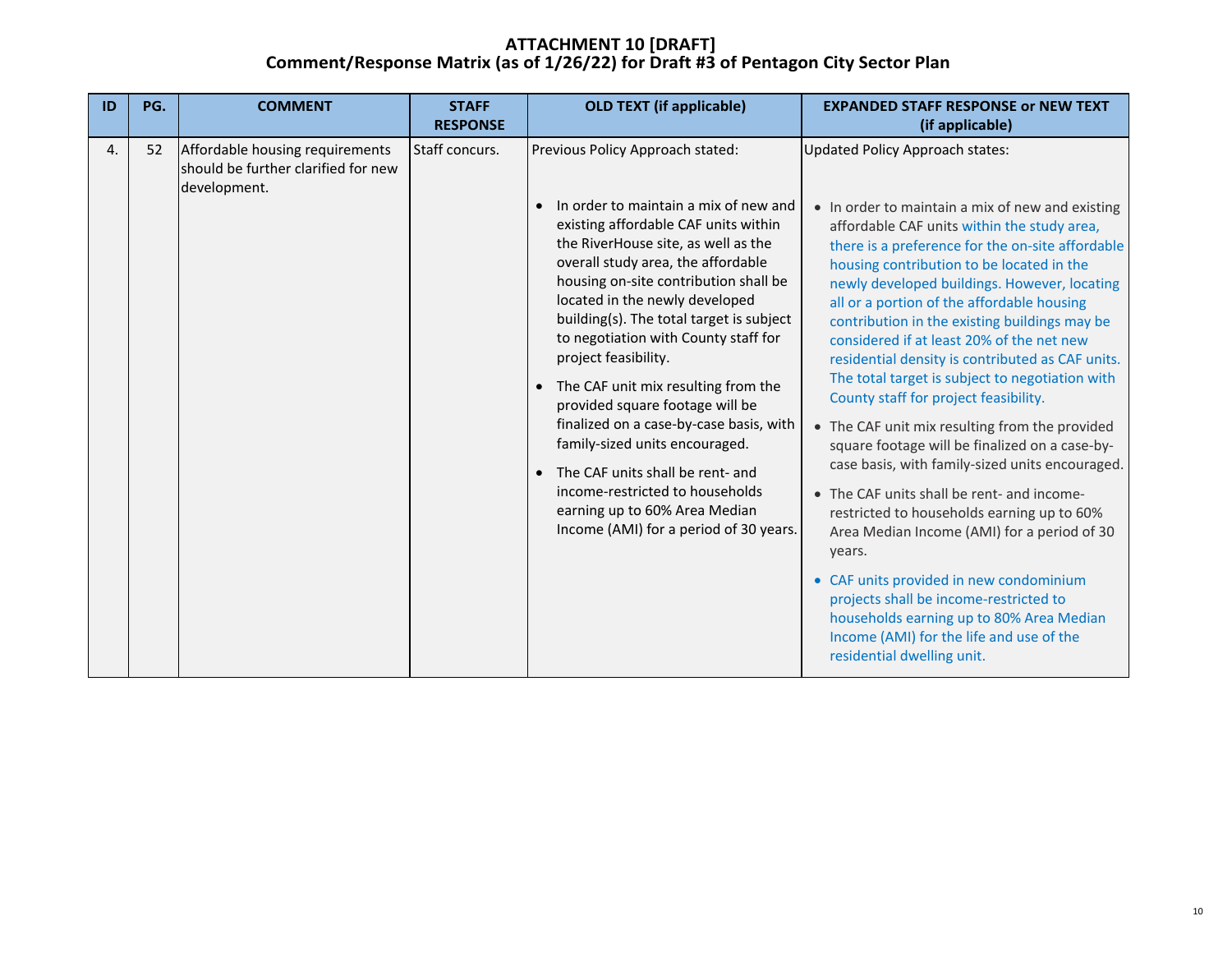| ID | PG.                                                                                                                                                                                                                                                                                                                                                                                                                                                           | <b>COMMENT</b> | <b>STAFF</b><br><b>RESPONSE</b>                                                                                                                                                                                                                                                                                           | <b>OLD TEXT (if applicable)</b>                                                                                                                                                                                                                                                                                                                                                                                                 | <b>EXPANDED STAFF RESPONSE or NEW TEXT</b><br>(if applicable)                                                                                                                                                                                                                                                                                 |
|----|---------------------------------------------------------------------------------------------------------------------------------------------------------------------------------------------------------------------------------------------------------------------------------------------------------------------------------------------------------------------------------------------------------------------------------------------------------------|----------------|---------------------------------------------------------------------------------------------------------------------------------------------------------------------------------------------------------------------------------------------------------------------------------------------------------------------------|---------------------------------------------------------------------------------------------------------------------------------------------------------------------------------------------------------------------------------------------------------------------------------------------------------------------------------------------------------------------------------------------------------------------------------|-----------------------------------------------------------------------------------------------------------------------------------------------------------------------------------------------------------------------------------------------------------------------------------------------------------------------------------------------|
| 5. | Unique phasing anticipated for the<br>53<br><b>Fashion Centre site seems</b><br>incompatible with limited flexibility<br>to achieve the Green Ribbon<br>segments along S. Hayes Street.<br>Near-term projects will need to<br>require the use of the existing<br>service drive as current tenants will<br>continue to operate (prohibiting<br>the implementation of the full<br>width of the Green Ribbon<br>segments along west side of S.<br>Hayes Street). | Staff concurs. | <b>Previous Fashion Centre Site</b><br>requirements stated:<br>Large Sites with Near Term Development:<br>• Improvements to the pedestrian<br>passageway through the Mall and<br>connecting to Metro, including access<br>along the west side of the mall<br>• At least 10% on-site committed<br>affordable housing units | Revised Fashion Centre Site requirements state:<br>Large Sites with Near Term Development:<br>• Improvements to the pedestrian passageway<br>through the Mall and connecting to Metro,<br>including access along the west side of the<br>mall<br>• Interim improvements to Green Ribbon<br>segments along S. Hayes Street (while still<br>accommodating a reduced service drive)<br>• At least 10% on-site committed affordable |                                                                                                                                                                                                                                                                                                                                               |
|    |                                                                                                                                                                                                                                                                                                                                                                                                                                                               |                |                                                                                                                                                                                                                                                                                                                           | Large Sites with Mid Term Development:<br>• Creation of Green Ribbon and public<br>space on S Hayes Street<br>• For longer-term development, new<br>public space and new street access as<br>indicated by the plan<br>• At least 10% on-site committed<br>affordable housing units                                                                                                                                              | housing units<br>Large Sites with Mid Term Development:<br>• Expansion of Green Ribbon and creation of<br>public space on S. Hayes Street<br>• For longer-term development, new public<br>spaces and new public access ways internal to<br>the block as indicated by the Plan<br>• At least 10% on-site committed affordable<br>housing units |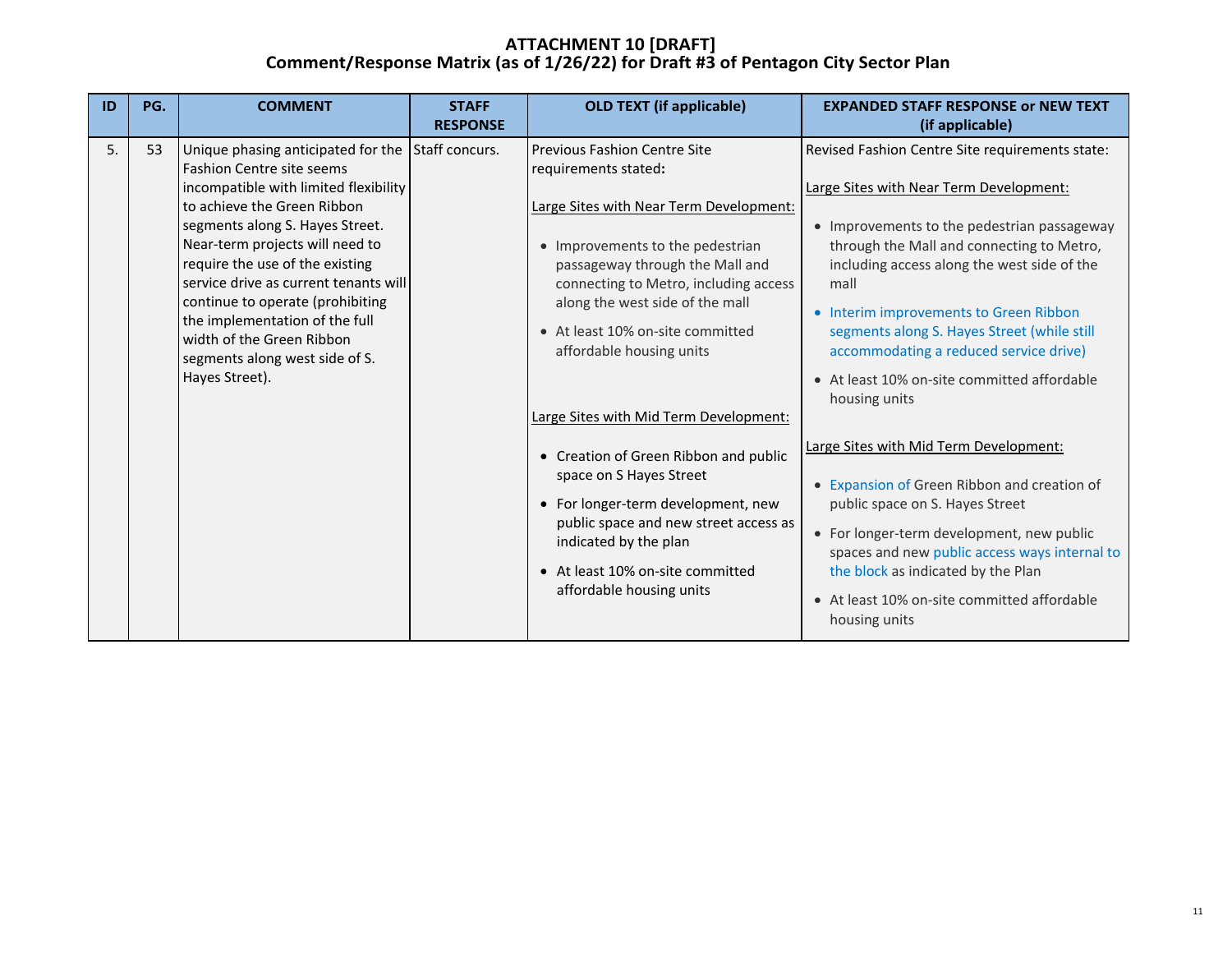| ID | PG. | <b>COMMENT</b>                                                                                                                                                                                                   | <b>STAFF</b><br><b>RESPONSE</b> | <b>OLD TEXT (if applicable)</b>                                                                                                                                                                                                                               | <b>EXPANDED STAFF RESPONSE or NEW TEXT</b>                                                                                                                                                                                                                                                                                                                                                                                                                                                                                                                                                                                                                                                                                                                                                                     |
|----|-----|------------------------------------------------------------------------------------------------------------------------------------------------------------------------------------------------------------------|---------------------------------|---------------------------------------------------------------------------------------------------------------------------------------------------------------------------------------------------------------------------------------------------------------|----------------------------------------------------------------------------------------------------------------------------------------------------------------------------------------------------------------------------------------------------------------------------------------------------------------------------------------------------------------------------------------------------------------------------------------------------------------------------------------------------------------------------------------------------------------------------------------------------------------------------------------------------------------------------------------------------------------------------------------------------------------------------------------------------------------|
|    |     |                                                                                                                                                                                                                  |                                 |                                                                                                                                                                                                                                                               | (if applicable)                                                                                                                                                                                                                                                                                                                                                                                                                                                                                                                                                                                                                                                                                                                                                                                                |
| 6. |     | 60-61 Tree Canopy and vegetation<br>requirements should be clarified to<br>ensure accurate interpretation                                                                                                        | Staff concurs.                  | Previous Policy Approach stated:<br>"The requirements for planted area are<br>cumulative. Sites must achieve at least<br>20% tree canopy when combined with<br>adjacent right-of-way in addition to<br>meeting the requirements for planted<br>area on site." | Updated Policy Approach (with associated visual exhibit<br>depicting updated illustrations of this language) states:<br>"The requirements for planted area are<br>cumulative, must be achieved within the private<br>property's limits of disturbance (specific to each<br>phase of development) and may rely on associated<br>segments of the Green Ribbon delivered with each<br>phase. To help achieve the larger Pentagon City<br>and Arlington County Forestry and Natural<br>Resources Master Plan goal of at least 20% tree<br>canopy, sites may include adjacent right-of-way,<br>Public Plaza's associated with each phase of<br>development, or commitments to preserve<br>existing tree canopy/add new tree canopy<br>elsewhere on their property."                                                 |
| 7. | 64  | Draft Sector Plan fails to mention<br>need for expanded community<br>facilities such as community center<br>and library or that they could<br>qualify as community benefits with<br>future private redevelopment | Staff concurs.                  |                                                                                                                                                                                                                                                               | Additional text added to Policy Approach under<br>Section 1.6 Public Facilities:<br>Beyond a new elementary school, Pentagon City's<br>existing library and community center will need to<br>expand to accommodate its growing population.<br>The Plan encourages opportunistic pursuits of such<br>community uses within the ground story spaces of<br>near-term private redevelopment which may<br>qualify as alternative means to achieving<br>community benefits. However, should those<br>efforts prove unsuccessful, (either due to<br>economic feasibility or a willing partner) the park<br>master planning effort for Virginia Highlands Park<br>should include a commitment to siting these<br>facilities in a coordinated approach that considers<br>other uses VHP will also need to accommodate." |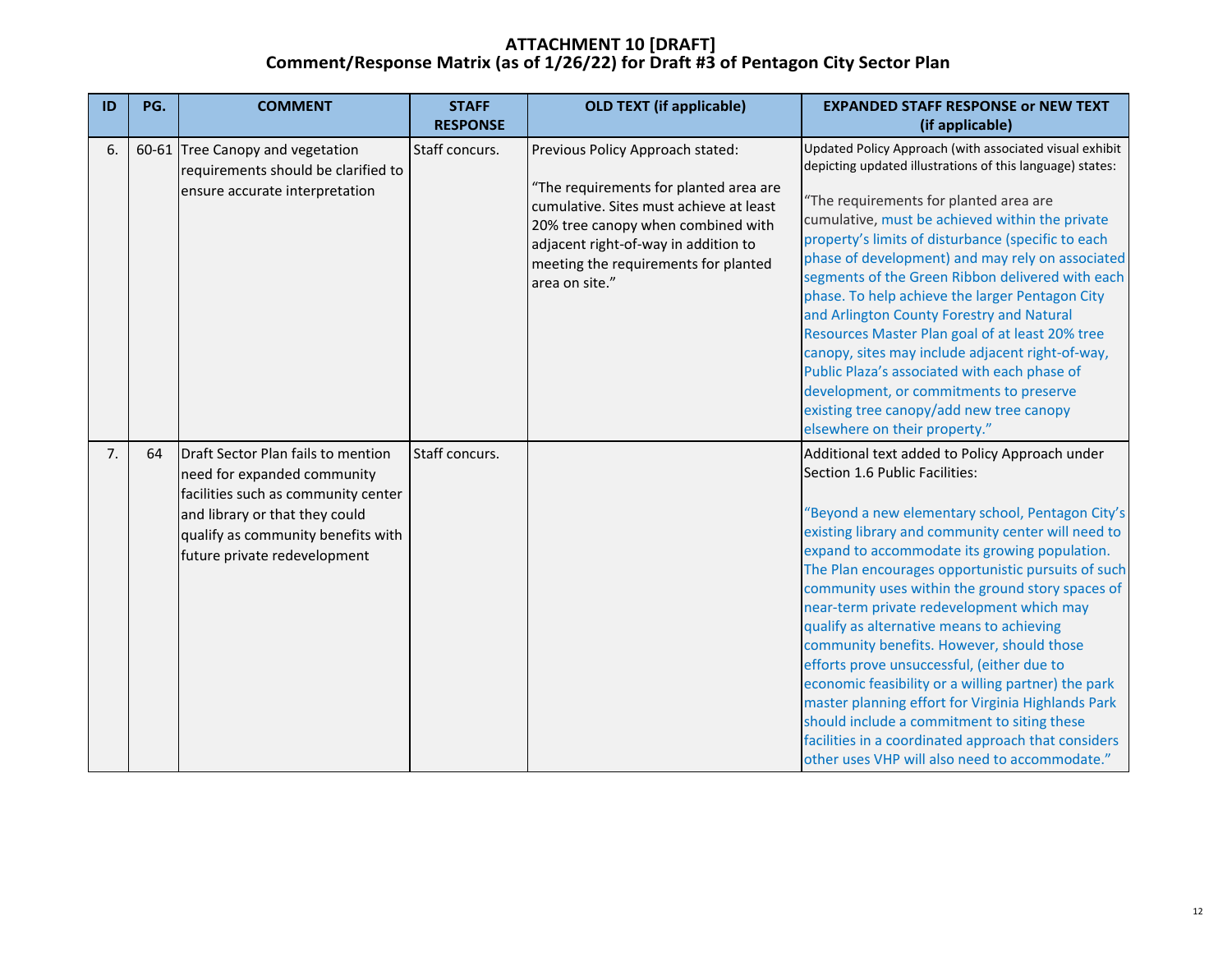| ID  | PG. | <b>COMMENT</b>                                                                                                                                                                                                                                                          | <b>STAFF</b><br><b>RESPONSE</b>        | <b>OLD TEXT (if applicable)</b>                                                                                                                                                                                                                                                                                                                                                                                                                                                 | <b>EXPANDED STAFF RESPONSE or NEW TEXT</b><br>(if applicable)                                                                                                                                                                                                                                                                                                                                                                                                                                       |
|-----|-----|-------------------------------------------------------------------------------------------------------------------------------------------------------------------------------------------------------------------------------------------------------------------------|----------------------------------------|---------------------------------------------------------------------------------------------------------------------------------------------------------------------------------------------------------------------------------------------------------------------------------------------------------------------------------------------------------------------------------------------------------------------------------------------------------------------------------|-----------------------------------------------------------------------------------------------------------------------------------------------------------------------------------------------------------------------------------------------------------------------------------------------------------------------------------------------------------------------------------------------------------------------------------------------------------------------------------------------------|
| 8.  | 69  | Language referencing the MTP<br>amendment could be mis-<br>interpreted to suggest all future<br>connections will be vehicular.                                                                                                                                          | Comment noted,<br>changes<br>proposed. | Previous language stated:<br>"Extend the areas designated for new<br>streets (represented in dark blue with<br>diagonal stripes) from S Hayes Street west<br>to S Lynn Street, between Army Navy<br>Drive and 15th Street S, to incorporate<br>the Fashion Center, Pentagon Row and<br>RiverHouse development sites. Specific<br>locations for any new streets can be<br>identified later, likely through the site<br>plan review process as new developments<br>are proposed." | Revised language states:<br>"Extend the areas planned for new streets<br>(represented in dark blue with diagonal stripes)<br>from S. Hayes Street west to S. Lynn Street,<br>between Army Navy Drive and 15th Street S. to<br>incorporate the Fashion Centre, Westpost<br>(Pentagon Row) and RiverHouse development<br>sites. Actual need and specific locations for any<br>new streets can be identified later, likely through<br>the site plan review process as new development<br>is proposed." |
| 9.  | 72  | Hayes Street recommendations<br>seem premature at this stage to<br>indicate specific dimensions absent<br>of further analysis which is already<br>noted in the Implementation<br>Matrix for this road.                                                                  | Staff concurs.                         | Previous language stated:<br>"Recommendation: 60' public easement<br>along western edge at Green Ribbon, in<br>place of existing service drive."                                                                                                                                                                                                                                                                                                                                | Revised language states:<br>'Recommendation: S. Hayes Street study will<br>determine specific long-term public easement<br>needs along the western edge of the Green<br>Ribbon, where the existing service drive is located.<br>Near-term infill-development may result in interim<br>improvements to the Green Ribbon if service drive<br>is required for operation of existing tenants."                                                                                                          |
| 10. | 74  | Future 11 <sup>th</sup> Street, between S.<br>Hayes Street and S. Fern Street,<br>may not be able to accommodate<br>all elements of a "complete street"<br>considering required loading<br>accommodations for the southern<br>block which likely to redevelop<br>first. | Staff concurs.                         | Previous language stated:<br>"Between S Hayes and S Fern Streets,<br>redevelopment of both the Brookfield and<br>CALPERS parcels should each include<br>public passage of both pedestrians,<br>cyclists, and vehicles along the 11th Street<br>S corridor, and in a manner that<br>accommodates a conventional "complete<br>street" upon redevelopment of both<br>parcels."                                                                                                     | Revised language states:<br>"Between S Hayes and S Fern Streets,<br>redevelopment of both the Brookfield and Lincoln<br>Place (DEA Site) parcels should each include public<br>passage of both pedestrians, cyclists, and vehicles<br>along the 11th Street S corridor, and in a manner<br>that accommodates a conventional "complete<br>street" upon redevelopment of both parcels. An<br>interim condition prior to redevelopment of both<br>parcels may be necessary."                           |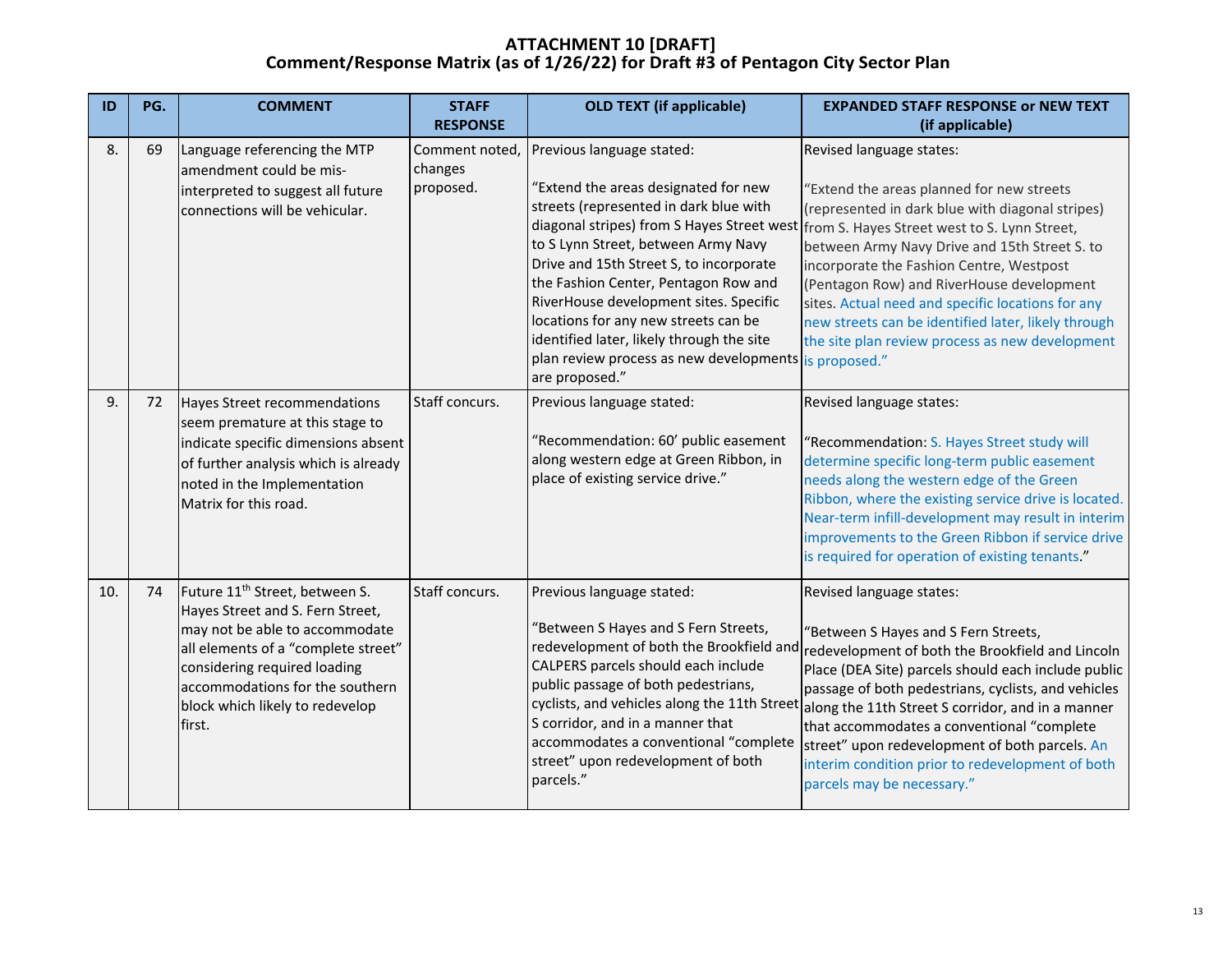| ID  | PG. | <b>COMMENT</b>                                                                                                                                      | <b>STAFF</b><br><b>RESPONSE</b>        | <b>OLD TEXT (if applicable)</b>                                                                                                                                                                                                                                                                                                                                                                                                                                                                                                    | <b>EXPANDED STAFF RESPONSE or NEW TEXT</b><br>(if applicable)                                                                                                                                                                                                                                                                                                                                                                                                                                                                                                                                                                                                                                    |
|-----|-----|-----------------------------------------------------------------------------------------------------------------------------------------------------|----------------------------------------|------------------------------------------------------------------------------------------------------------------------------------------------------------------------------------------------------------------------------------------------------------------------------------------------------------------------------------------------------------------------------------------------------------------------------------------------------------------------------------------------------------------------------------|--------------------------------------------------------------------------------------------------------------------------------------------------------------------------------------------------------------------------------------------------------------------------------------------------------------------------------------------------------------------------------------------------------------------------------------------------------------------------------------------------------------------------------------------------------------------------------------------------------------------------------------------------------------------------------------------------|
| 11. | 91  | Future Bike Network map should<br>reflect Separated Bikeways along<br>the entire 15 <sup>th</sup> Street corridor                                   | Comment noted,<br>changes<br>proposed. |                                                                                                                                                                                                                                                                                                                                                                                                                                                                                                                                    | Future Bike Network map has been updated to<br>reflect Separated Bikeways along 15 <sup>th</sup> Street,<br>between S. Hayes Street and S. Eads Street (where<br>they were previously shown as existing (sharing<br>roadway with vehicular traffic).                                                                                                                                                                                                                                                                                                                                                                                                                                             |
| 12. | 106 | Section 3.2 Tree Canopy and<br>Biophilic Plantings in Public Spaces<br>should reflect additional references<br>to nature in its initial principles. | Staff concurs.                         | Previous language stated:<br>"Principles for Pentagon City Public<br>Spaces:<br>• Maximize plantings across public and<br>private properties in areas that are<br>not heavily programmed.<br>• Prioritize pedestrians and cyclists, and<br>provide generously sized, inviting<br>facilities.<br>• Make public spaces welcoming and<br>engaging from the street.<br>• Encourage casual use spaces for<br>impromptu use and connection with<br>nature.<br>• Create spaces that fit different age<br>groups, needs, and experiences." | Revised language states:<br>'Principles for Pentagon City Public Spaces:<br>• Maximize plantings or other natural features<br>across public and private properties in areas<br>that are not heavily programmed.<br>• Prioritize pedestrians and cyclists, and provide<br>generously sized, inviting facilities that<br>contribute to a biophilic environment.<br>• Make public spaces welcoming and engaging<br>from the street by relying on a nature to<br>establish an inviting transition.<br>• Encourage casual use spaces for impromptu<br>use and connection with nature.<br>• Create biophilic and diverse activity spaces<br>that fit different age groups, needs, and<br>experiences." |
| 13. | 106 | Biophilic Design Guidelines could<br>benefit from additional information<br>alluding to changes in topography<br>as suitable design solutions.      | Staff concurs.                         |                                                                                                                                                                                                                                                                                                                                                                                                                                                                                                                                    | Additional bullet has been added at the end of the<br>list of design guidelines:<br>• "Creative use of modest topographic variation<br>proportionate to the size of spaces, that assist<br>in naturalizing otherwise flat areas, managing<br>water, providing protection for plantings, and<br>better defining spaces.<br>for example: surface contours, mini-berms,<br>small mounds or ridges, natural boulders, and<br>stone outcroppings."                                                                                                                                                                                                                                                    |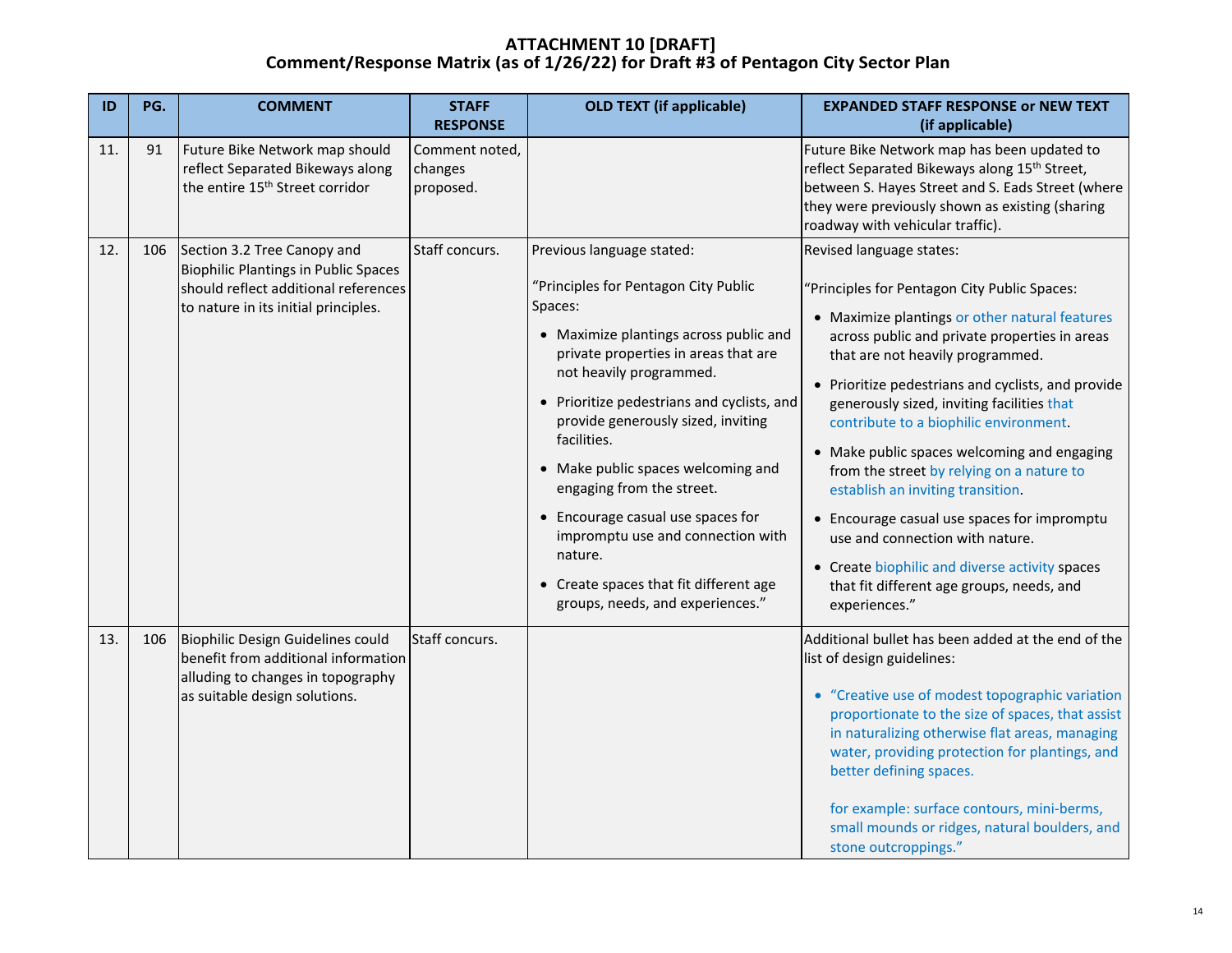| ID  | PG. | <b>COMMENT</b>                                                                                                                                                                               | <b>STAFF</b><br><b>RESPONSE</b> | <b>OLD TEXT (if applicable)</b>                                                                                                                                                                                                                                                         | <b>EXPANDED STAFF RESPONSE or NEW TEXT</b><br>(if applicable)                                                                                                                                                                                                                                                                                                                                                                                                                                                                                                                              |
|-----|-----|----------------------------------------------------------------------------------------------------------------------------------------------------------------------------------------------|---------------------------------|-----------------------------------------------------------------------------------------------------------------------------------------------------------------------------------------------------------------------------------------------------------------------------------------|--------------------------------------------------------------------------------------------------------------------------------------------------------------------------------------------------------------------------------------------------------------------------------------------------------------------------------------------------------------------------------------------------------------------------------------------------------------------------------------------------------------------------------------------------------------------------------------------|
| 14. | 108 | Further clarity is needed to better<br>understand how future<br>parks/plazas will be achieved.<br>Future maintenance of all public<br>spaces needs to be prioritized<br>further in the Plan. | Staff concurs.                  | Previous language stated:<br>"The spaces may be designated as<br>privately-owned public spaces (POPS) or<br>Arlington County property. The design,<br>program, and facilities of public parks and<br>plazas should be consistent with<br>Arlington's Public Spaces Master Plan."        | Revised language states:<br>"Most of the spaces will be designated as<br>privately-owned public spaces (POPS) but some<br>may become Arlington County property. Design of<br>these spaces should occur through a park master<br>planning process held concurrently with the<br>review of the associated site plan. The design,<br>program, and facilities of public parks and plazas<br>should be consistent with Arlington's Public Spaces<br>Master Plan."                                                                                                                               |
|     |     |                                                                                                                                                                                              |                                 | "Ensure an adequate management plan<br>public parks and plazas, including the<br>Green Ribbon. The County, property<br>owners, the National Landing BID, and/or<br>other stakeholder organizations may all<br>have roles to play across the study area's<br>range of parks and plazas." | 'Ensure an adequate management plan and<br>and maintenance funding is in place for all maintenance funding is in place for all public parks<br>and plazas, including the Green Ribbon. The initial<br>integration of nature into all spaces will have a<br>positive result, but one which may be<br>compromised if ongoing maintenance and<br>attention is not regularly provided. The County,<br>property owners, the National Landing BID, and/or<br>other stakeholder organizations will have a shared<br>responsibility to ensure this urban habitat has<br>ongoing benefits for all." |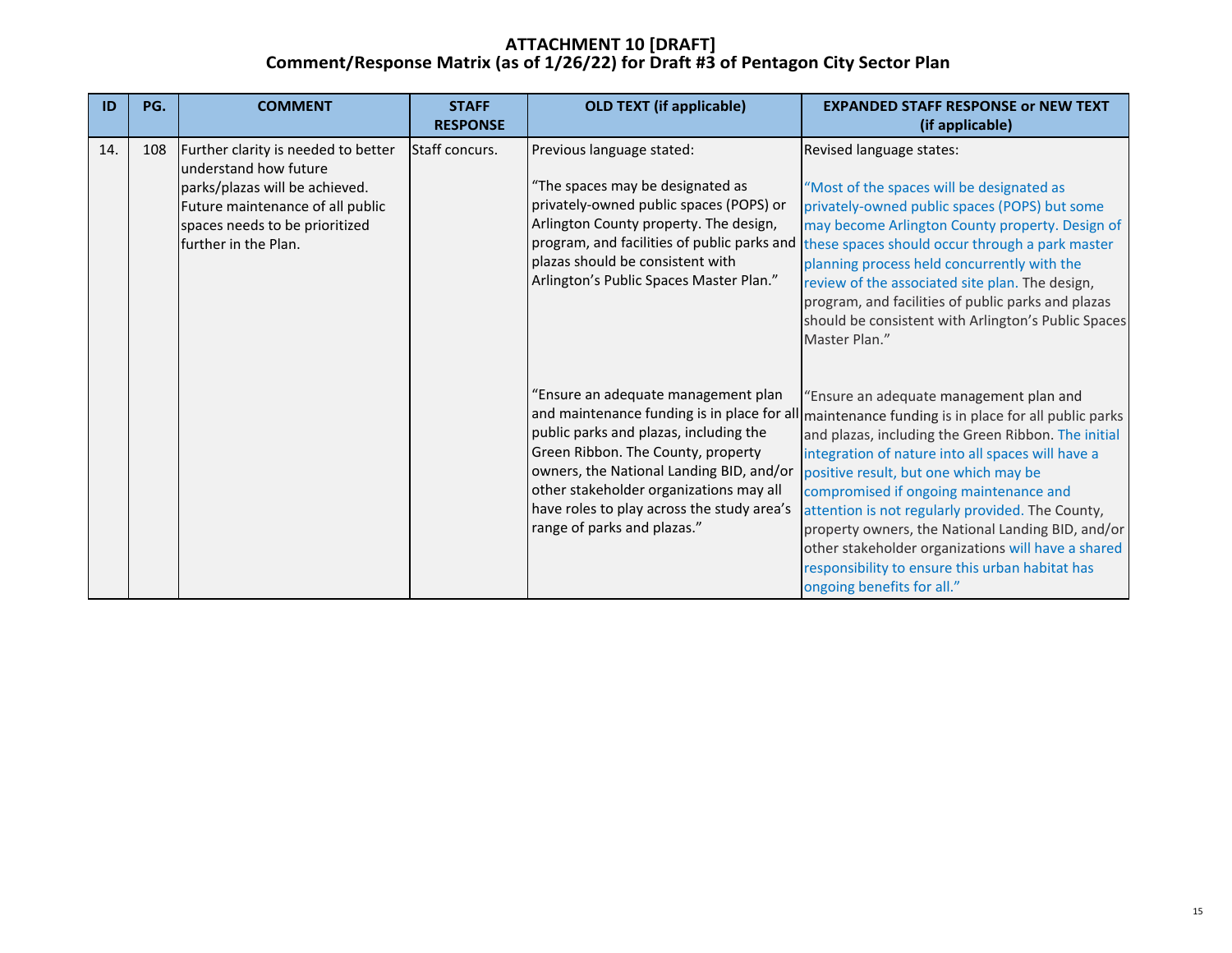| ID  | PG. | <b>COMMENT</b>                                                                                                                                                                                                                                                               | <b>STAFF</b><br><b>RESPONSE</b>        | <b>OLD TEXT (if applicable)</b>                                                                                                                                                                                                                                                                                                                                                                                                                                                                                                                                                           | <b>EXPANDED STAFF RESPONSE or NEW TEXT</b><br>(if applicable)                                                                                                                                                                                                                                                                                                                                                                                                                                                                                                                                                                                                                                                                                                                                                                                                                                                                          |
|-----|-----|------------------------------------------------------------------------------------------------------------------------------------------------------------------------------------------------------------------------------------------------------------------------------|----------------------------------------|-------------------------------------------------------------------------------------------------------------------------------------------------------------------------------------------------------------------------------------------------------------------------------------------------------------------------------------------------------------------------------------------------------------------------------------------------------------------------------------------------------------------------------------------------------------------------------------------|----------------------------------------------------------------------------------------------------------------------------------------------------------------------------------------------------------------------------------------------------------------------------------------------------------------------------------------------------------------------------------------------------------------------------------------------------------------------------------------------------------------------------------------------------------------------------------------------------------------------------------------------------------------------------------------------------------------------------------------------------------------------------------------------------------------------------------------------------------------------------------------------------------------------------------------|
| 15. | 108 | The pavilion building depicted on<br>illustrative plan modeling within<br>the Grace Hopper park could<br>benefit from additional guidance to<br>adjust expectations for its future.                                                                                          | Staff concurs.                         | Previous language stated:<br>"Grace Hopper Park should be improved<br>to be more visible, more obviously public,<br>and function better as a public space and<br>center of place identity around the<br>intersection of 15th Street S and S Joyce<br>Street with the addition of a plaza. The<br>swap of land area with RiverHouse<br>property and new pavilion building within<br>the park as a means to advance this goal.<br>The pavilion building could contain<br>publicly accessible amenities, like dining,<br>or community uses like a library, and<br>provide public restrooms." | Revised language states:<br>'Grace Hopper Park should be improved to be<br>more visible, more obviously public, and function<br>better as a public space and center of place<br>identity around the intersection of 15th Street S.<br>and S. Joyce Street with the addition of a plaza.<br>The diagram at right demonstrates a<br>diagram at right demonstrates a proposed recommended swap of land area with the<br>RiverHouse property and new pavilion building<br>within the park as a means to advance this goal.<br>The pavilion building could contain publicly-<br>accessible amenities, like dining, or community<br>uses like a library or community center, and<br>provide public restrooms. It's ultimate need,<br>function, and location should be confirmed as part<br>of the Virginia Highlands Park master planning<br>effort which would include the expanded park<br>area secured through the RiverHouse land swap." |
| 16. | 109 | Build-to lines/zones need to be<br>revised on the RiverHouse site to<br>more closely resemble the future<br>growth depicted on the Illustrative<br>Plan modeling for that property.                                                                                          | Comment noted,<br>changes<br>proposed. |                                                                                                                                                                                                                                                                                                                                                                                                                                                                                                                                                                                           | The Parks and Plazas map has been adjusted<br>accordingly.                                                                                                                                                                                                                                                                                                                                                                                                                                                                                                                                                                                                                                                                                                                                                                                                                                                                             |
| 17. | 113 | Green Ribbon design guidelines<br>should reference a coordinated<br>effort (preferably involving the<br>National Landing BID) to ensure a<br>cohesive branding and wayfinding<br>approach is developed and<br>implemented across all segments<br>of this pedestrian network. | Comment noted,<br>changes<br>proposed. |                                                                                                                                                                                                                                                                                                                                                                                                                                                                                                                                                                                           | Additional bullet has been added at the end of the<br>list of design guidelines:<br>• "Initial development proposals should<br>coordinate closely with the National Landing<br>BID to ensure wayfinding signs are consistent<br>and help link unique segments the Green<br>Ribbon network. Once established,<br>subsequent proposals should match earlier<br>designs."                                                                                                                                                                                                                                                                                                                                                                                                                                                                                                                                                                 |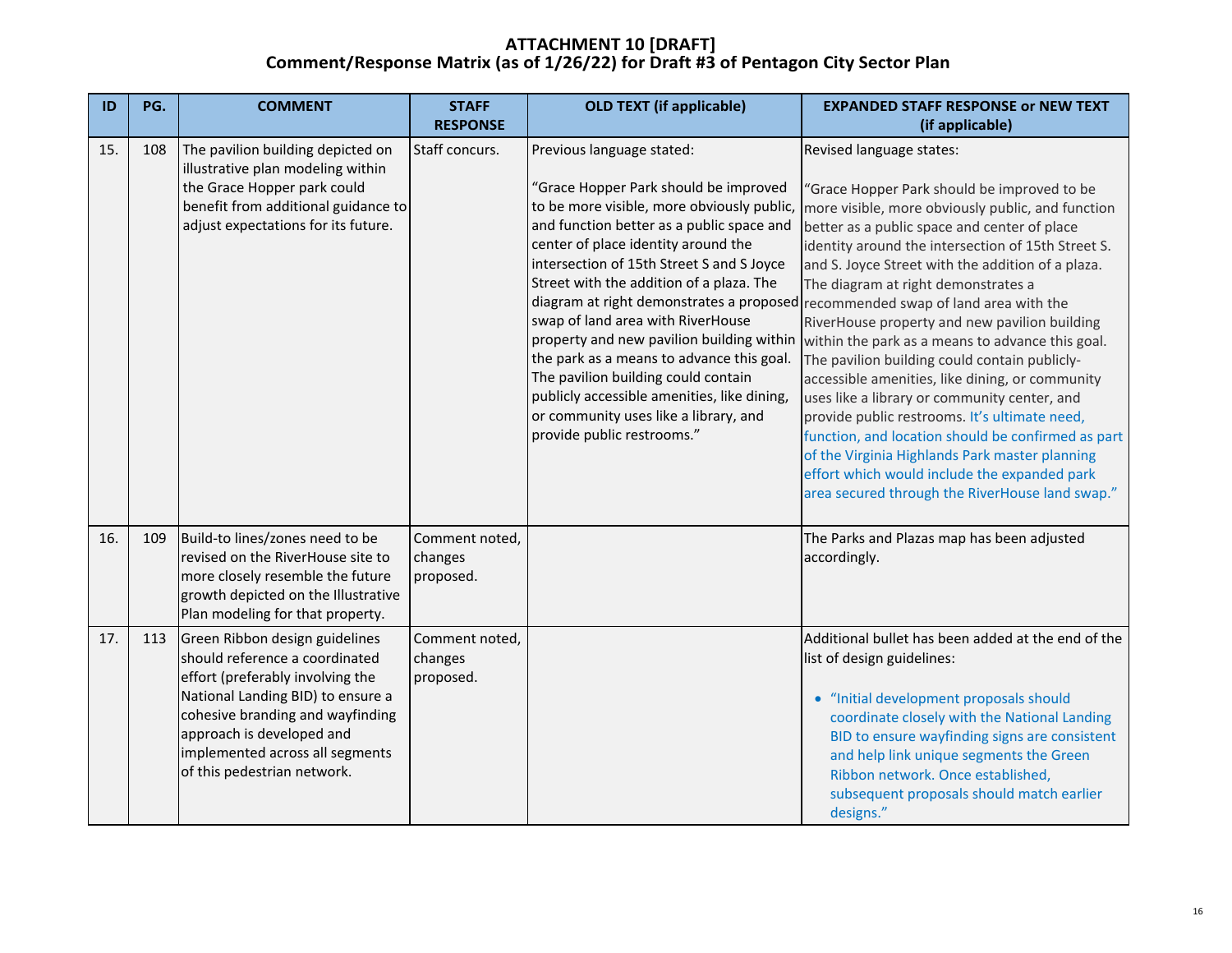| ID  | PG. | <b>COMMENT</b>                                                                                                                                                                                                                                                                                                                               | <b>STAFF</b><br><b>RESPONSE</b>        | <b>OLD TEXT (if applicable)</b>                                                                                                                                                                                                                                                                                                                                | <b>EXPANDED STAFF RESPONSE or NEW TEXT</b><br>(if applicable)                                                                                                                                                               |
|-----|-----|----------------------------------------------------------------------------------------------------------------------------------------------------------------------------------------------------------------------------------------------------------------------------------------------------------------------------------------------|----------------------------------------|----------------------------------------------------------------------------------------------------------------------------------------------------------------------------------------------------------------------------------------------------------------------------------------------------------------------------------------------------------------|-----------------------------------------------------------------------------------------------------------------------------------------------------------------------------------------------------------------------------|
| 18. | 114 | Green Ribbon segment<br>approaching S. Lynn Street on the<br>RiverHouse property may prove<br>difficult to implement given the<br>existing topography changes that<br>exist in that western edge of the<br>property. This could become<br>particularly challenging given the<br>expected accommodation for<br>bicycles within the same area. | Comment noted,<br>changes<br>proposed. | Previous language stated:<br>• "The Green Ribbon includes a<br>segment-along the incline from<br>Grace Hopper Park to Lynn Street-<br>where a parallel trail for bicycles and<br>other micromobility, or other design<br>strategy is needed alongside the<br>Green Ribbon to safely accommodate<br>different speeds of travel given the<br>grade of the path." | Revised language states:<br>"The Green Ribbon includes a segment-along"<br>the incline from Grace Hopper Park to Lynn<br>Street-which will safely accommodate<br>different modes of travel given the grade of the<br>path." |
| 19. | 115 | <b>S</b> IGreen Ribbon network should<br>more closely resemble what is<br>depicted on the Illustrative Plan<br>modeling on the RiverHouse<br>property.                                                                                                                                                                                       | Comment noted,<br>changes<br>proposed. |                                                                                                                                                                                                                                                                                                                                                                | The Green Ribbon network map has been updated<br>accordingly.                                                                                                                                                               |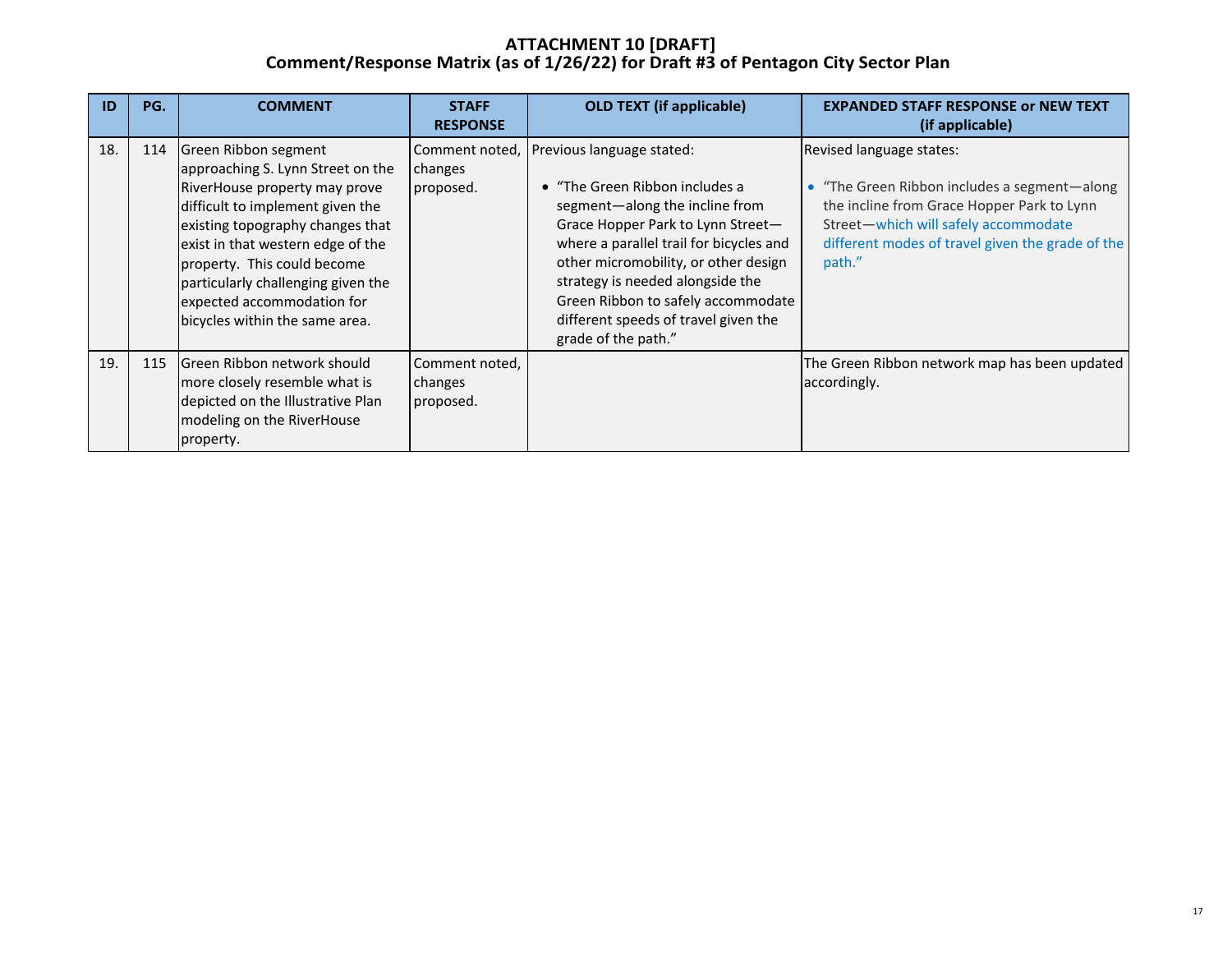| ID  | PG. | <b>COMMENT</b>                                                                                                                                                                                                                             | <b>STAFF</b><br><b>RESPONSE</b> | <b>OLD TEXT (if applicable)</b>                                                                                                                                                                                                                                                                                                                                                                                                                                                                                                                                                                                                                                                                                                                                                                    | <b>EXPANDED STAFF RESPONSE or NEW TEXT</b><br>(if applicable)                                                                                                                                                                                                                                                                                                                                                                                                                                                                                                                                                                                                                                                                                                                                                                                                                                                                 |
|-----|-----|--------------------------------------------------------------------------------------------------------------------------------------------------------------------------------------------------------------------------------------------|---------------------------------|----------------------------------------------------------------------------------------------------------------------------------------------------------------------------------------------------------------------------------------------------------------------------------------------------------------------------------------------------------------------------------------------------------------------------------------------------------------------------------------------------------------------------------------------------------------------------------------------------------------------------------------------------------------------------------------------------------------------------------------------------------------------------------------------------|-------------------------------------------------------------------------------------------------------------------------------------------------------------------------------------------------------------------------------------------------------------------------------------------------------------------------------------------------------------------------------------------------------------------------------------------------------------------------------------------------------------------------------------------------------------------------------------------------------------------------------------------------------------------------------------------------------------------------------------------------------------------------------------------------------------------------------------------------------------------------------------------------------------------------------|
| 20. | 120 | The introductory paragraph to                                                                                                                                                                                                              | Staff concurs.                  | Previous language stated:                                                                                                                                                                                                                                                                                                                                                                                                                                                                                                                                                                                                                                                                                                                                                                          | Revised language states:                                                                                                                                                                                                                                                                                                                                                                                                                                                                                                                                                                                                                                                                                                                                                                                                                                                                                                      |
|     |     | Sustainable Design section 4.1 is<br>very brief and could benefit from<br>other elements that more clearly<br>define this objective and state<br>preferred outcomes that could<br>guide public review of future site<br>plan applications. |                                 | "Achieving global standards for<br>sustainable, resilient, and biophilic design<br>is one of the planning principles for<br>Pentagon City. All future site plans in<br>Pentagon City will address the goals of the<br>Arlington County Community Energy Plan.<br>New buildings will maximize energy<br>efficiency, lower carbon impact, and<br>include elements of biophilic design.<br>Development sites will address<br>stormwater, heat island effect and<br>needed climate adaptation. Innovative<br>strategies specific to the site and program<br>of development are encouraged, and<br>continual improvement in stringency of<br>green standards is part of the plan. All site<br>plans must comply with all appropriate<br>environmental regulations, including<br>stormwater mitigation." | "Achieving global standards for sustainable,<br>resilient, and biophilic design is one of the<br>planning principles for Pentagon City.<br>Sustainability, within the context of<br>redevelopment, involves a strategic coordination<br>of mutually reinforcing design features that<br>effectively address issues such as energy<br>conservation, bird safety, and storm water<br>management. Beyond just buildings, creating<br>biophilic pathways and incorporating nature into<br>each development site provides cross-benefits<br>that address multiple Planning Principles. Site<br>context will need to inform unique approaches for<br>each site plan resulting in a customized micro-<br>environment that properly responds to airflow<br>between buildings, direct and indirect sunlight,<br>and need for successful robust natural spaces<br>(delivered at grade and through elevated terraces<br>or green walls). |
|     |     |                                                                                                                                                                                                                                            |                                 |                                                                                                                                                                                                                                                                                                                                                                                                                                                                                                                                                                                                                                                                                                                                                                                                    | All future site plans in Pentagon City will address<br>the goals of the Arlington County's Community<br>Energy Plan. New buildings will maximize energy<br>efficiency, lower carbon impact, and include<br>elements of biophilic design. Development sites<br>will address stormwater, heat island effect and<br>needed climate adaptation. Innovative strategies<br>specific to the site and program of development<br>are encouraged, and continual improvement in<br>stringency of green standards is part of the plan.<br>All site plans must comply with all appropriate<br>environmental regulations, including stormwater<br>mitigation."                                                                                                                                                                                                                                                                              |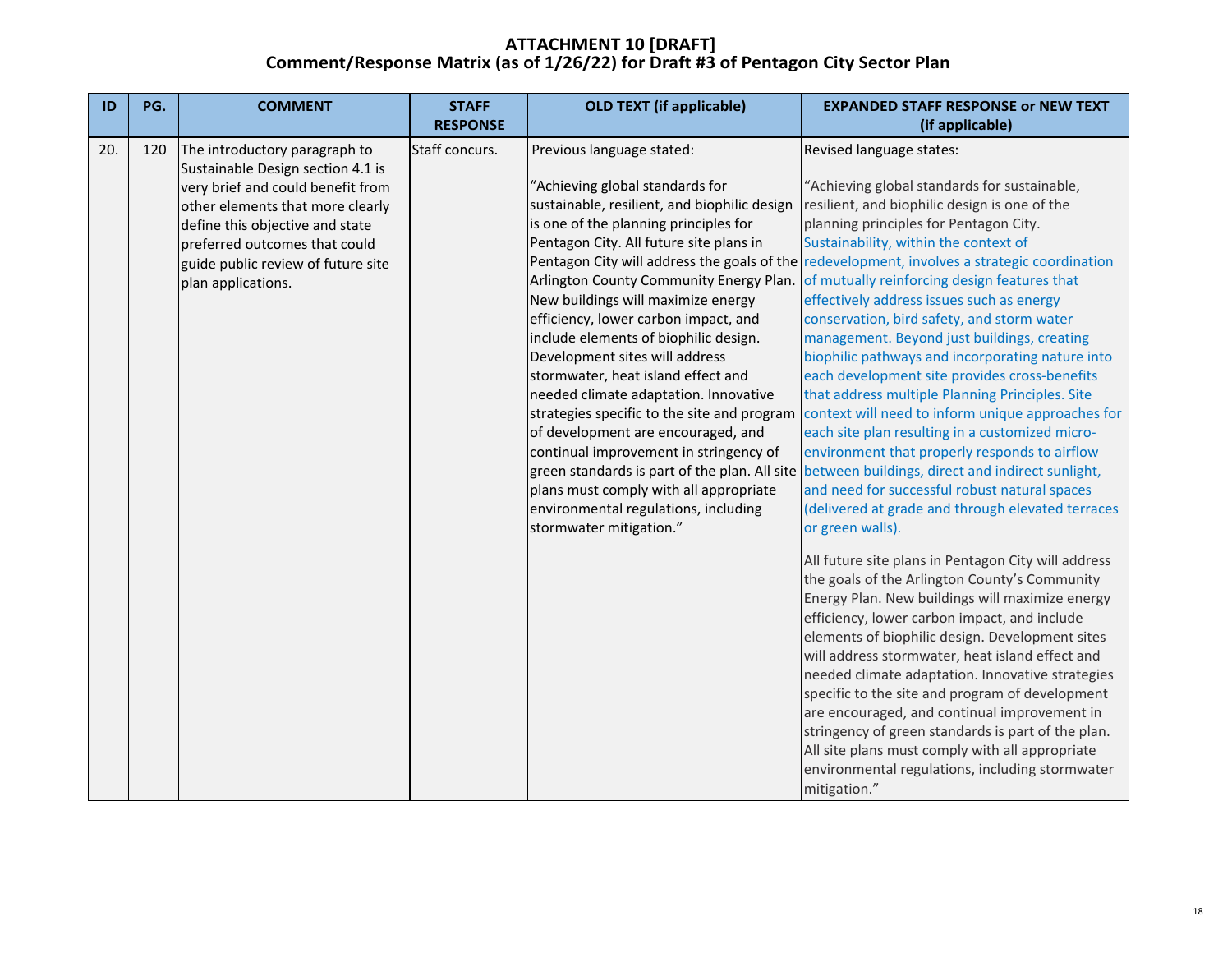| ID  | PG. | <b>COMMENT</b>                                                                                                                                                                                                                             | <b>STAFF</b><br><b>RESPONSE</b>        | <b>OLD TEXT (if applicable)</b>                                                                                                                                          | <b>EXPANDED STAFF RESPONSE or NEW TEXT</b><br>(if applicable)                                                                                                                                                                                                                                                                                                                                 |
|-----|-----|--------------------------------------------------------------------------------------------------------------------------------------------------------------------------------------------------------------------------------------------|----------------------------------------|--------------------------------------------------------------------------------------------------------------------------------------------------------------------------|-----------------------------------------------------------------------------------------------------------------------------------------------------------------------------------------------------------------------------------------------------------------------------------------------------------------------------------------------------------------------------------------------|
| 21. | 124 | Additional clarity would be helpful<br>regarding the intended purpose<br>and objective behind the Plan's<br>"build-to" bands, particularly as<br>they may relate to taller buildings.                                                      | Staff concurs.                         |                                                                                                                                                                          | Additional bullet has been added at the end of the<br>list of design guidelines:<br>• "Build-to-band is intended to regulate the<br>base section of future buildings (generally first<br>1-5 stories), recognizing other architectural<br>treatments, step-backs, and facade<br>articulation will occur above, which could<br>place upper sections of the buildings outside<br>of this band." |
| 22. | 125 | Building/Public Realm Edge Map is<br>too prescriptive and difficult to<br>interpret.                                                                                                                                                       | Staff concurs.                         |                                                                                                                                                                          | Building/Public Realm Edge Map has been updated<br>for clarity and simplicity by removing a number of<br>redundant layers that still allow the map to serve<br>its originally intended purpose.                                                                                                                                                                                               |
| 23. | 126 | Glass transparency language should Comment noted,<br>reflect bird-friendly glass<br>considerations.                                                                                                                                        | changes<br>proposed.                   | Previous language stated:<br>• "Provide transparent glazing that<br>allows for views in and out of space<br>following the recommendations in the<br>County Retail Plan." | Revised language states:<br>• "Provide transparent glazing that allows for<br>views in and out of space (following<br>recommendations in the County Retail Plan)<br>while addressing bird safety challenges where<br>possible."                                                                                                                                                               |
| 24. | 129 | Future Retail Map should adjust<br>several sections along Army Navy<br>Drive from "gold" to "blue." The<br>eastern half of S. Eads Street<br>should also be incorporated for<br>helpful context (referencing the<br>County's Retail Plan). | Comment noted,<br>changes<br>proposed. |                                                                                                                                                                          | Future Retail Map has been adjusted accordingly.                                                                                                                                                                                                                                                                                                                                              |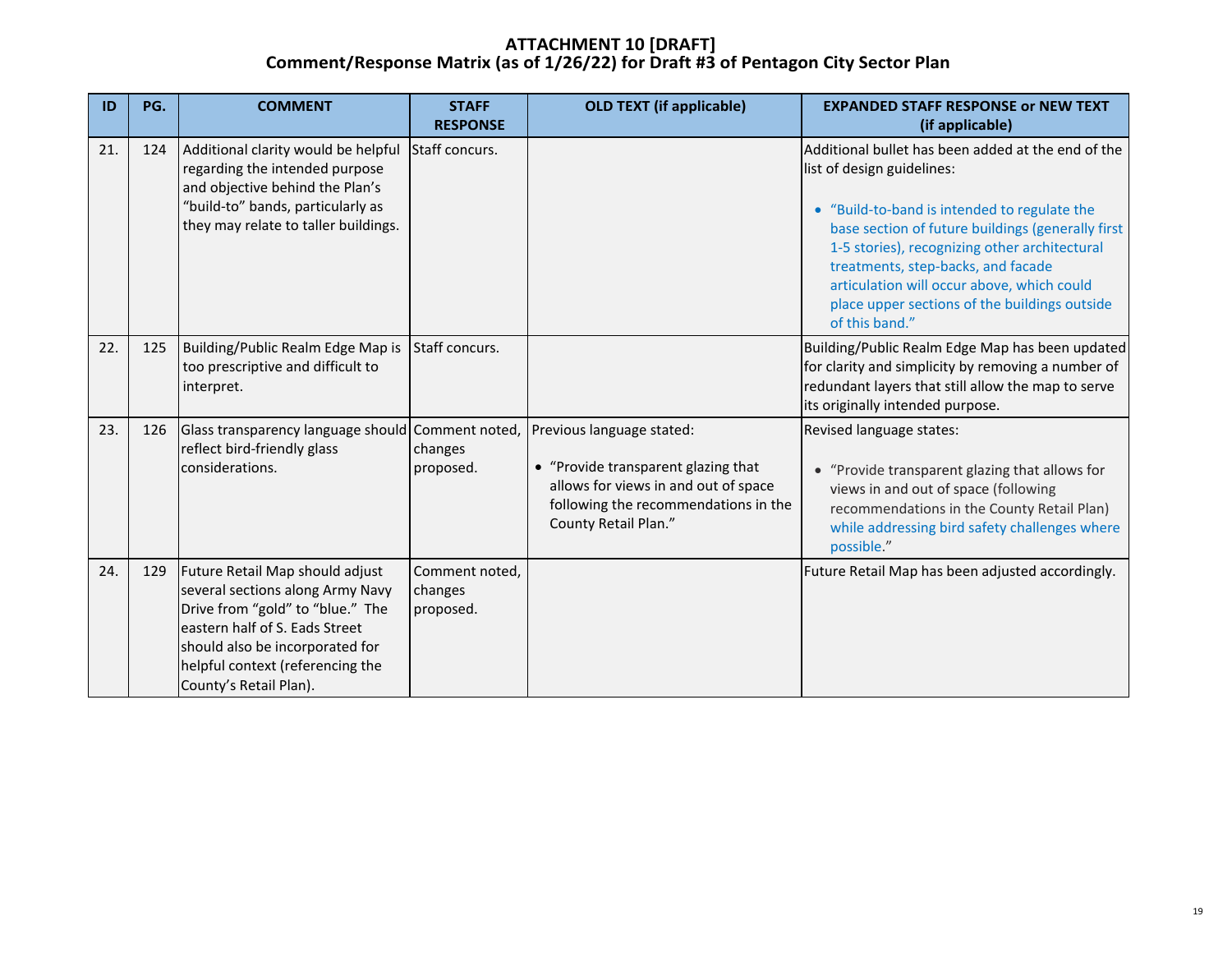| ID  | PG. | <b>COMMENT</b>                                                                                                 | <b>STAFF</b><br><b>RESPONSE</b>        | <b>OLD TEXT (if applicable)</b> | <b>EXPANDED STAFF RESPONSE or NEW TEXT</b><br>(if applicable)                                                                                                                                                                                                                                                                                                                                                                                     |
|-----|-----|----------------------------------------------------------------------------------------------------------------|----------------------------------------|---------------------------------|---------------------------------------------------------------------------------------------------------------------------------------------------------------------------------------------------------------------------------------------------------------------------------------------------------------------------------------------------------------------------------------------------------------------------------------------------|
| 25. | 133 | Bird-friendly glass considerations<br>should also be reflected in Section<br>4.7 Upper Floor Façade Variation. | Comment noted,<br>changes<br>proposed. |                                 | Additional bullet has been added at the end of the<br>list of design guidelines:<br>• "Buildings should consider bird-aware design<br>to mitigate the threats of fatal bird strikes on<br>building glass. Areas of particular emphasis<br>involve spaces where reflectivity and<br>invisibility can present threats including:<br>o building glass below 50 feet on most<br>facades,<br>o glass on building corners, and<br>o glass throughways." |
|     |     |                                                                                                                |                                        |                                 |                                                                                                                                                                                                                                                                                                                                                                                                                                                   |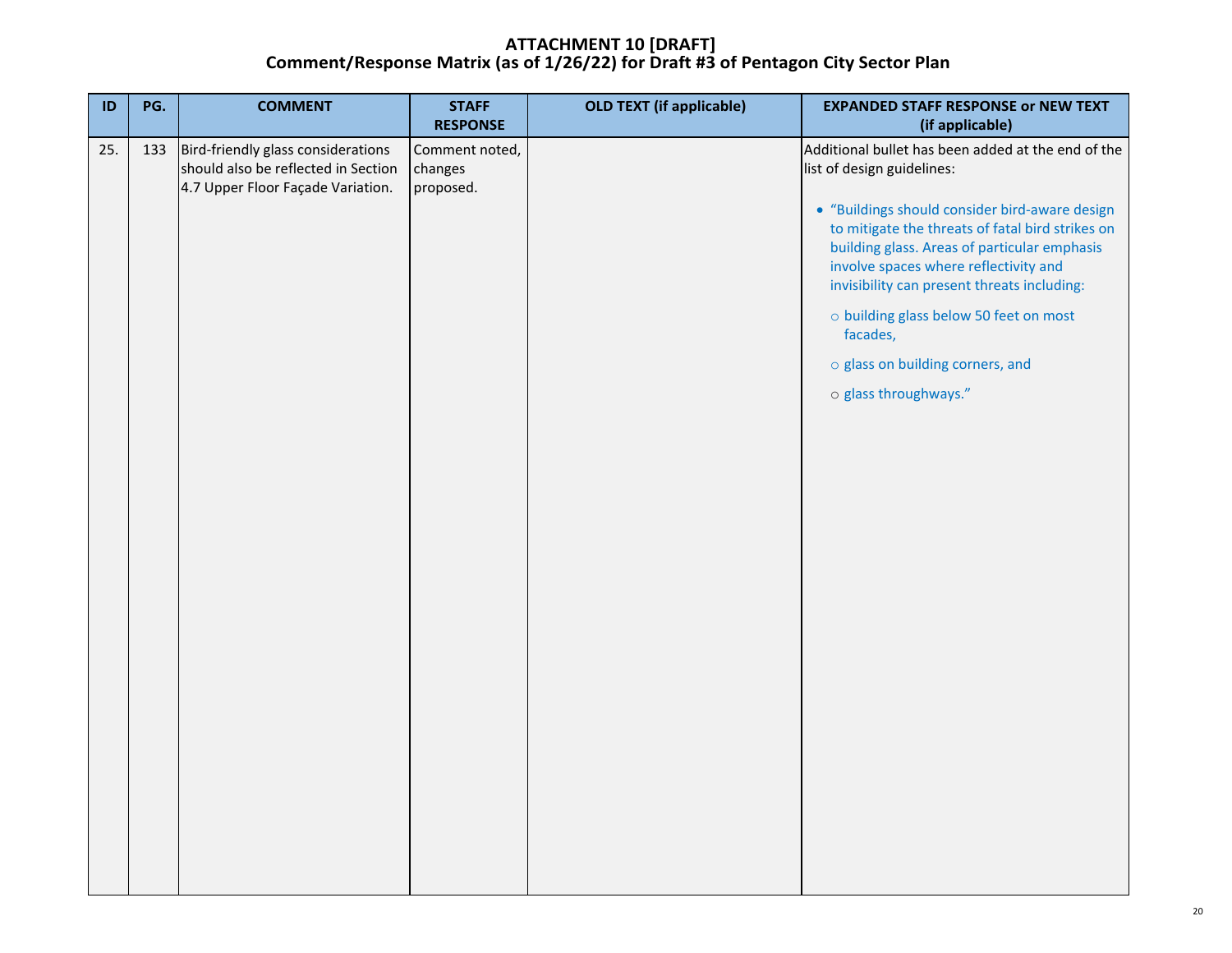| ID             | PG. | <b>COMMENT</b>                                                                                                                                | <b>STAFF</b><br><b>RESPONSE</b>        | <b>OLD TEXT (if applicable)</b>                                                                                                                                                                                                                                                                                                                                                                                                                                                                                                                                                                                                                                                                                                                                                                                                  | <b>EXPANDED STAFF RESPONSE or NEW TEXT</b><br>(if applicable)                                                                                                                                                                                                                                                                                                                                                                                                                                                                                                                                                                                                                                                                                                                         |
|----------------|-----|-----------------------------------------------------------------------------------------------------------------------------------------------|----------------------------------------|----------------------------------------------------------------------------------------------------------------------------------------------------------------------------------------------------------------------------------------------------------------------------------------------------------------------------------------------------------------------------------------------------------------------------------------------------------------------------------------------------------------------------------------------------------------------------------------------------------------------------------------------------------------------------------------------------------------------------------------------------------------------------------------------------------------------------------|---------------------------------------------------------------------------------------------------------------------------------------------------------------------------------------------------------------------------------------------------------------------------------------------------------------------------------------------------------------------------------------------------------------------------------------------------------------------------------------------------------------------------------------------------------------------------------------------------------------------------------------------------------------------------------------------------------------------------------------------------------------------------------------|
|                |     | <b>Section 4: Implementation</b>                                                                                                              |                                        |                                                                                                                                                                                                                                                                                                                                                                                                                                                                                                                                                                                                                                                                                                                                                                                                                                  |                                                                                                                                                                                                                                                                                                                                                                                                                                                                                                                                                                                                                                                                                                                                                                                       |
| $\mathbf{1}$ . | 139 | Implementation item 5 should<br>more broadly reference other<br>aspects of this Sector Plan with<br>regards to future monitoring.             | Comment noted,<br>changes<br>proposed. | Previous language stated:<br>"Monitor performance of initial<br>development projects to ensure they are<br>achieving biophilia objectives, and use<br>lessons learned to inform improved<br>approaches to achieving biophilia<br>objectives in mid-term/ long-term<br>development proposals."                                                                                                                                                                                                                                                                                                                                                                                                                                                                                                                                    | Revised language states:<br>"Monitor performance of initial development<br>projects to ensure they are achieving housing,<br>biophilia, public space, transportation, and<br>sustainability objectives, and use lessons learned<br>to inform improved approaches to achieving such<br>objectives in mid-term/long-term development<br>proposals."                                                                                                                                                                                                                                                                                                                                                                                                                                     |
| 2.             | 141 | Implementation item 17 should not<br>presuppose specific locations of<br>future public facilities within the<br>Virginia Highlands Park area. | Comment noted,<br>changes<br>proposed. | Previous language stated:<br>"A follow-up park master plan of the<br>Virginia Highlands Park (VHP) should<br>consider its potential expansion to the<br>west and the improvement/potential<br>reconfiguration of Grace Hopper Park<br>with an active plaza element. The VHP<br>park master plan should also occur in<br>conjunction with a school siting process<br>given the consequential impacts of such a<br>facility on future availability of VHP open<br>space and amenities. Since a new<br>elementary school is most likely to be<br>sited on the current Aurora Hills Library<br>and Community Center site, the school<br>siting process must presume that both<br>uses will need to be incorporated into the school."<br>final mixed-use development as<br>independent facilities from the new<br>elementary school." | Revised language states:<br>"Follow-up park master plan of the Virginia<br>Highlands Park (VHP) will need to utilize its<br>recommended expansion to the west and the<br>resulting potential for a reconfigured Grace<br>Hopper Park to address the general vision of the<br>Sector Plan and community input received during<br>the master planning process. The VHP park master<br>plan should also occur in conjunction with an<br>elementary school siting process, given the<br>consequential impacts of such a facility on future<br>availability of VHP open space and amenities. This<br>resulting process must also consider how<br>necessary expansions of the library and<br>community center uses can be accommodated as<br>independent facilities from the new elementary |